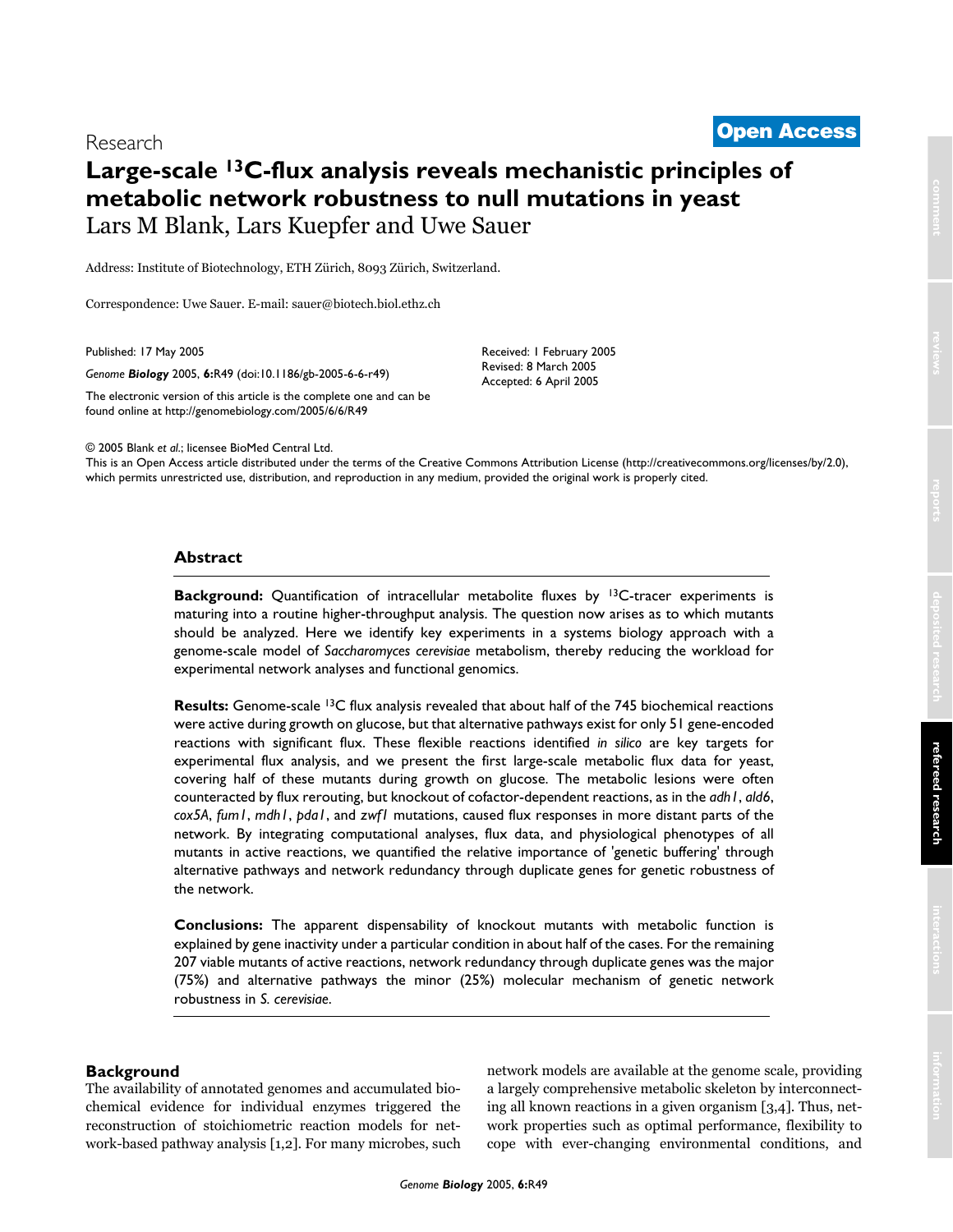enzyme dispensability (also referred to as robustness or genetic robustness [5,6]) become mathematically tractable. These computational advances are matched with postgenomic advances in experimental methods that assess the cell's molecular make-up at the level of mRNA, protein, or metabolite concentrations. As the functional complement to these compositional data, quantification of intracellular *in vivo* reaction rates or molecular fluxes has been a focal point of method development in the realm of metabolism [7-9]. Recent progress in increasing the throughput of stable-isotope-based flux analyses [8,10,11] has allowed the quantification of flux responses to more than just a few intuitively chosen genetic or environmental perturbations [12-14]. Now that flux quantification in hundreds of null mutants under a particular condition is feasible in principle, the question arises of which mutants should be analyzed.

As perhaps the most widely used model eukaryote, the yeast *Saccharomyces cerevisiae* features a metabolic network of about 1,200 reactions that represent about 750 biochemically distinct reactions [3,15]. Is it necessary to quantify flux responses to null mutations in all reactions for a comprehensive view of the metabolic capabilities under a given condition? To address this question, we used a recently modified version (iLL672; L Kuepfer, U Sauer and LM Blank, unpublished work) of the original iFF708 genome-scale model published by Förster *et al.* [3]. On the basis of this model, we estimated the genome-scale flux distribution in wild-type *S. cerevisiae* from 13C-tracer experiments, to identify the 339 biochemical reactions that were active during growth on glucose. Yeast metabolism has the potential flexibility to use alternative pathways for 105 of these active reactions. For a major fraction of the potentially flexible reactions that catalyze significant flux, we then constructed prototrophic knockout mutants to elucidate whether or not the alternative pathway was used upon experimental knockout; that is, whether it contributes to the genetic robustness of the network [5,6]. For the purpose of this work, robustness is defined as the ability to proliferate on glucose as the sole carbon source upon knockout of a single gene with metabolic function.

# **Results**

**Identification of flexible reactions in yeast metabolism** To identify all potentially flexible reactions in yeast glucose metabolism that were active under a given condition, we used the recently reconciled metabolic network model iLL672 with 1,038 reactions (encoded by 672 genes) that represent 745 biochemically distinct reactions (L Kuepfer, U Sauer and LM Blank, unpublished work), which was based on the genomescale *S. cerevisiae* model iFF708 [3]. The main modifications to the original model include elimination of dead-end reactions and a new formulation of cell growth. It should be noted that none of the results below critically depended on the network model, but the reconciliation of iLL672 enabled a more



#### Figure 1

Genome-wide proportion of active, essential and flexible metabolic reactions during growth of *S. cerevisiae* (iLL672) on glucose. Flexible reactions are defined as having a non-zero flux but are not essential for growth. The number of genes that encode biochemical reactions is given in parentheses.

accurate discrimination between lethal and viable reactions than iFF708, as was validated by large-scale growth experiments (L Kuepfer, U Sauer and LM Blank, unpublished work).

First, we identified all reactions active in wild-type glucose metabolism by genome-scale flux analysis. For this purpose, we determined the wild-type flux distribution in central metabolism from a stable isotope batch experiment with 20% [U-13C] and 80% unlabeled glucose. This flux solution was then mapped to the genome scale by using minimization of the Euclidean norm of fluxes as the objective function. In total, 339 of the 745 biochemical reactions were active during growth on glucose alone (Figure 1 and Additional data file 1), which agrees qualitatively with the estimate of Papp *et al.* [16]. Most active reactions (234) were essential: 155 are encoded by singleton genes, 64 by two or more duplicate genes and 15 by yet unknown genes (Figure 1; Additional data file 1). In the entire network, only the remaining 105 reactions (30 encoded by yet unknown genes) were active and potentially flexible in the sense that they may be bypassed via alternative pathways (Figure 1). As fluxes in the peripheral reactions were typically below 0.1% of the glucose uptake rate (see Additional data file 1), we focused on the 51 geneencoded flexible reactions that catalyzed a flux of at least 0.1%. These 51 reactions were encoded by 75 genes (43 duplicates, 23 singletons and 9 multiprotein complexes).

## **Physiological fitness of mutants deleted in flexible reactions**

In 38 of these genes, which encoded 28 of the 51 potentially flexible and highly active reactions, we constructed prototrophic deletion mutants by homologous recombination [\[17\]](#page-14-0) in the physiological model strain CEN.PK [18] (Figure 2). The prototrophic background was chosen to minimize potential problems of amino-acid supplementation for quantitative analysis [19]. These 38 experimental knockouts were in the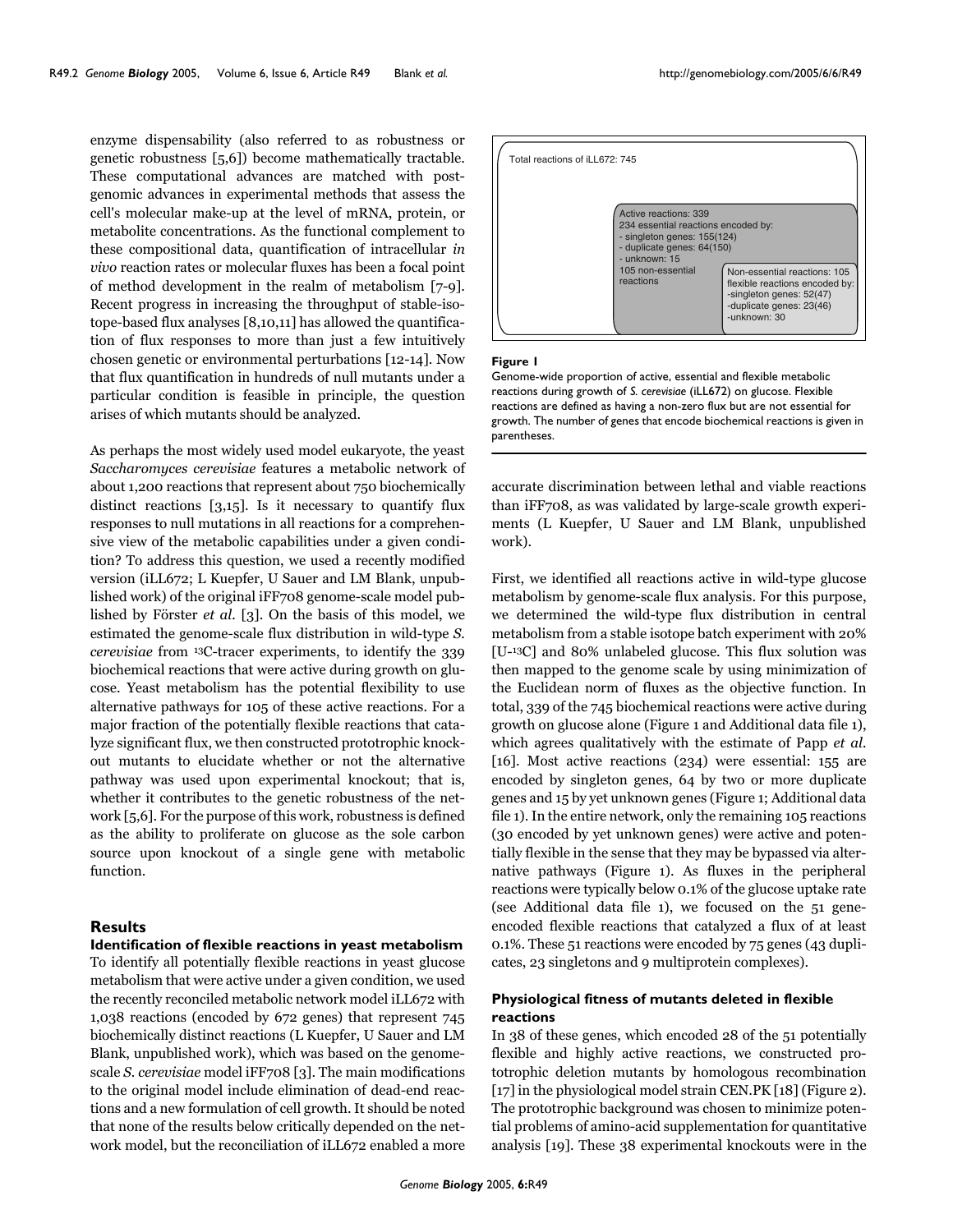## <span id="page-2-0"></span>**Table 1**

#### **Fitness of mutants with deletions in flexible central metabolic reactions**

|                  | Physiological fitness* |            | Competitive fitness <sup>†</sup> |                 | Physiological fitness |            | Competitive fitness |
|------------------|------------------------|------------|----------------------------------|-----------------|-----------------------|------------|---------------------|
| Mutants          | <b>MM</b>              | <b>YPD</b> | <b>YPD</b>                       | <b>Mutants</b>  | <b>MM</b>             | <b>YPD</b> | <b>YPD</b>          |
| Reference strain |                        |            |                                  |                 |                       |            |                     |
| adh1/YOL086C     | 0.47                   | 0.57       | 0.79                             | mdh2/YOL126C    | 0.89                  | 0.98       | 1.01                |
| adh3/YMR083W     | 0.92                   | 0.87       | 0.98                             | mdh3/YDL078C    | 1.00                  | 0.96       | 1.01                |
| ald5/YER073W     | 1.02                   | 0.94       |                                  | mls I/YNLI I 7W |                       | 0.98       |                     |
| ald6/YPL061W     | 0.34                   | 0.87       | 0.9                              | oac1/YKL120W    | 0.71                  | 0.94       | 1.01                |
| cox5A/YNL052W    | 0.63                   | 0.91       |                                  | bck I / YKR097W |                       | 0.96       |                     |
| ctb I/YBR291C    | 0.91                   |            | 0.97                             | pda I/YER I 78W | 0.41                  | 0.98       |                     |
| dal7/YIR031C     | 0.94                   | 0.85       |                                  | pgm1/YKL127W    | 0.82                  | 0.94       |                     |
| fum I/YPL262W    | 0.52                   | 0.62       | 0.93                             | bgm2/YMR105C    | 0.90                  |            |                     |
| gnd I/YHR183W    | 0                      | 0.87       | 1.01                             | rpel/YJLI2IC    | 0.33                  | 0.94       | 0.88                |
| gnd2/YGR256W     | 0.83                   | 0.98       |                                  | sdh1/YKL148C    | 0.72                  | 0.94       |                     |
| gcv2/YMR189W     | 0.92                   | 0.94       |                                  | ser33/YIL074C   | 0.92                  | 0.94       | 1.01                |
| gly I/YEL046C    | 0.79                   | 0.74       | 0.87                             | sfc1/YJR095W    | 0.84                  | 0.96       | 1.01                |
| gpd1/YDL022W     |                        | 0.98       | 0.84                             | soll/YNR034W    | 0.91                  |            | 1.02                |
| icl1/YER065C     |                        |            |                                  | sol2/YCRX13W    | 0.99                  | 0.98       |                     |
| idp I/YDL066W    | 0.92                   | 0.94       | 1.03                             | sol3/ YHR163W   | 0.71                  | 0.94       |                     |
| idb2/YLR174W     | 0.86                   | 0.96       | 0.95                             | sol4/YGR248W    | 0.95                  | 0.91       | 1.01                |
| Isc1/YOR142W     | 1.05                   | 0.93       |                                  | tall/YLR354C    | 0.89                  | 0.94       |                     |
| mae I/YKL029C    | 1.01                   | 0.96       |                                  | YGR043C         | 0.92                  | 0.87       | 1.02                |
| mdh I / YKL085W  | 0.72                   | 0.91       |                                  | zwfl/YNL241C    | 0.38                  | 0.96       | <b>ND</b>           |

\*Physiological fitness is defined as the maximal specific growth rate of a mutant normalized to the reference strain CEN.PK 113-7D *ho::kanMX4*. The average from triplicate experiments is shown. The standard deviation was generally below 0.05. †From Steinmetz *et al*. [20]. ND, not detected.

pentose phosphate (PP) pathway, tricarboxylic acid (TCA) cycle, glyoxylate cycle, polysaccharide synthesis, mitochondrial transporters, and by-product formation (Figure 2, Table [1](#page-2-0)). Genetically, the knockouts encompass 14 singleton and 24 duplicate genes, including six gene families of which all members were deleted.

With the exception of *gnd1*, all 38 mutants grew with glucose as the sole carbon source. The lethal phenotype of the *gnd1* mutant is consistent with a previous report [20] and is similar to the *gndA* mutant in *Bacillus subtilis* [21]. As in *B. subtilis*, we could select *gnd1* suppressor mutants on glucose (data not shown). To assess the quantitative contribution of each gene to the organism's fitness, we determined maximum specific growth rates in minimal and complex medium using a wellaerated microtiter plate system [22]. Mutant fitness was then

expressed as the normalized growth rate, relative to the growth rate of the reference strain (Table [1](#page-2-0)). In contrast to the previously reported competitive fitness [20,23,24], the fitness determined here is a quantitative physiological value.

In complex YPD medium, physiological fitness in the 38 viable haploid mutants was generally in qualitative agreement with the competitive fitness [20]. Quantitatively, however, our data seem to allow a better discrimination (Table [1\)](#page-2-0), and significant differences between physiological and competitive fitness were seen in the *adh1*, *fum1*, and *gpd1* mutants. Only threemutants - *adh1*, *fum1*, and *gly1* - exhibited a fitness defect of 20% or greater (Table [2\)](#page-4-0). *gly1* lacks threonine aldolase, which catalyzes cleavage of threonine to glycine [25], hence its phenotype remains unexplained because glycine was present in the YPD medium.

**Figure 2** (see following page)

Central carbon metabolism of *S. cerevisiae* during aerobic growth on glucose. Gene names in boxes are given for reactions that were identified as flexible by flux balance analysis. Dark gray boxes indicate mutants, for which the carbon flux distribution was determined by <sup>13</sup>C-tracer experiments. Dots indicate that the gene is part of a protein complex. Arrowheads indicate reaction reversibility. Extracellular substrates and products are capitalized. C1, onecarbon unit from  $C_1$  metabolism.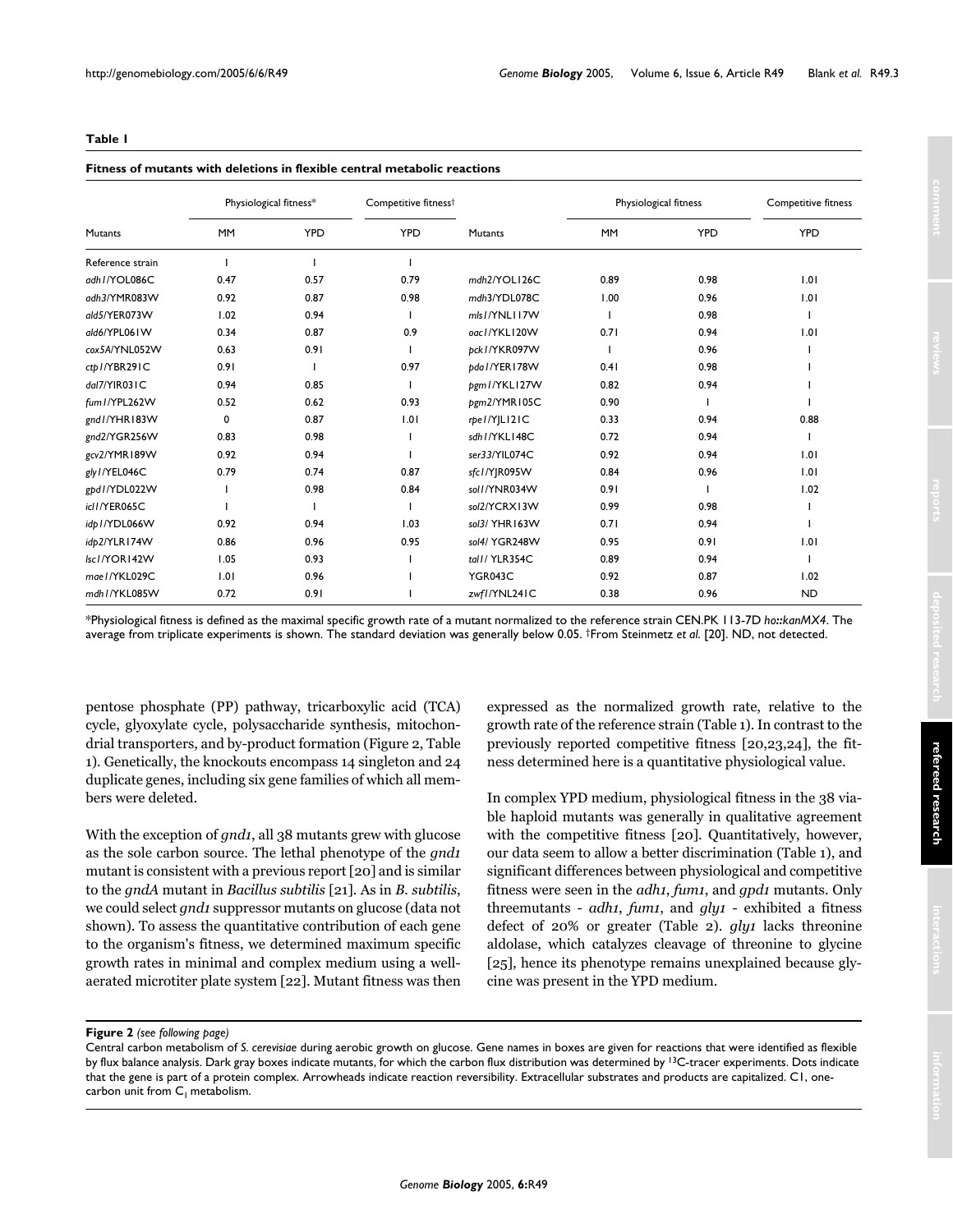

**Figure 2** *(see legend on previous page)*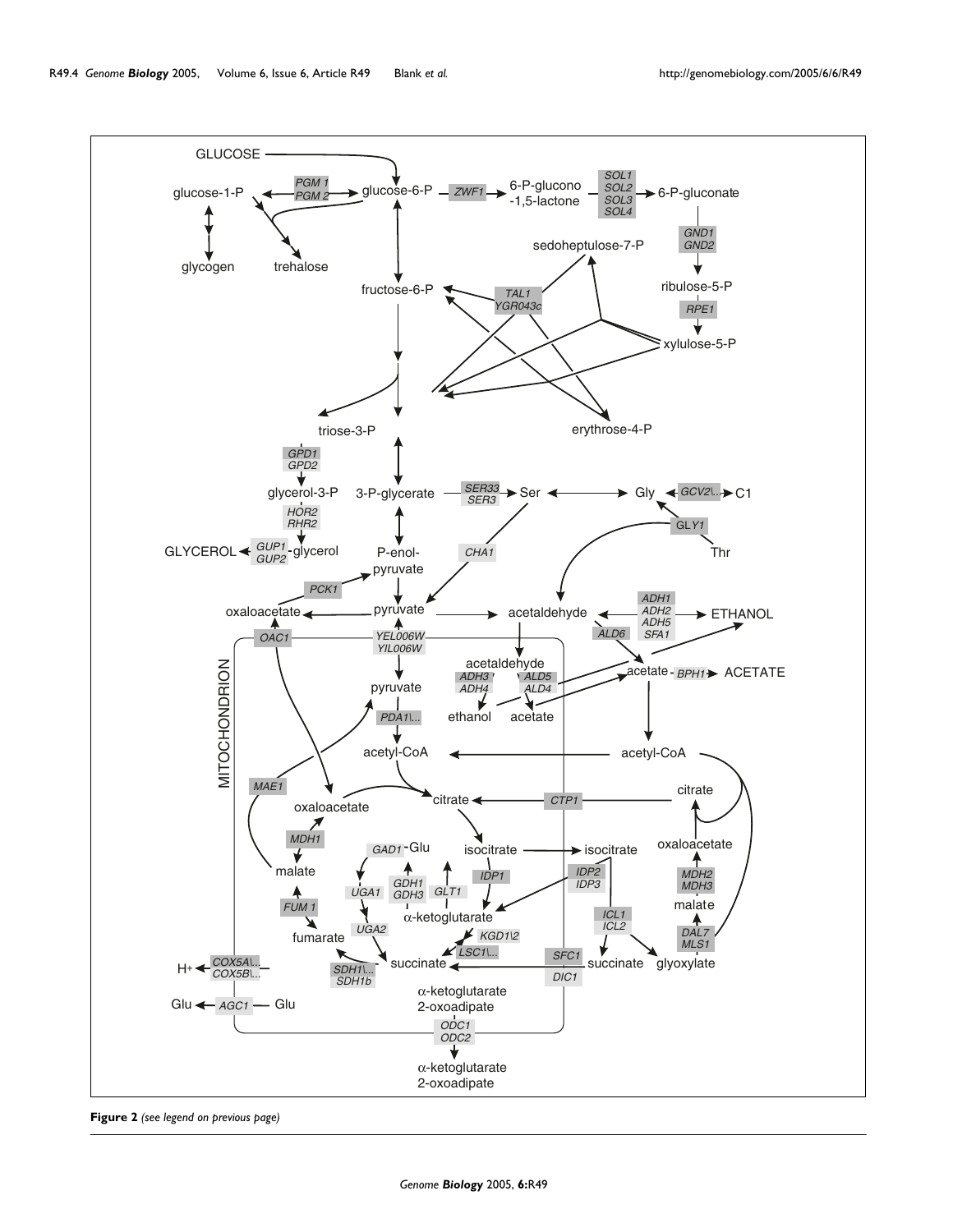<span id="page-4-0"></span>

| $\sim$<br>۰. |  |
|--------------|--|
|--------------|--|

| Overview of mutants with a fitness defect of at least 20% or altered flux distribution |  |  |  |  |
|----------------------------------------------------------------------------------------|--|--|--|--|
|----------------------------------------------------------------------------------------|--|--|--|--|

| <b>Mutants</b>          | Fitness defect in YPD |       | Fitness defect in MM          |                         | Altered intracellular flux distribution* |                       |
|-------------------------|-----------------------|-------|-------------------------------|-------------------------|------------------------------------------|-----------------------|
| Total number of mutants | 3 of 38               |       | $12 (+1)^{+}$ of 38           |                         | $II$ of 38                               |                       |
| Singleton genes         | fum l                 | gly l | fum l<br>gly l<br>oacl        | pda l<br>rpel<br>zwfl   | fum I<br>lsc l<br>mael<br>oacl           | pda l<br>rpel<br>zwfl |
| Duplicate genes         | adh l                 |       | adh l<br>ald6<br>cox5A<br>mdh | sdh l<br>sol3<br>(gndl) | adh l<br>ald6                            | cox5A<br>mdhl         |

\*See Figures 5 and 6. †Lethal mutations are given in parentheses.



#### The distribution of six independently determined metabolic flux ratios in 37 deletion mutants during growth on glucose **Figure 3**

The distribution of six independently determined metabolic flux ratios in 37 deletion mutants during growth on glucose. In each case, the median of the distribution is indicated by a vertical line, the 25th percentile by the grey box and the 90th percentile by the horizontal line. Data points outside the 90th percentile are indicated by dots. The reference strain is indicated by the open circle.

In general, growth on the single substrate reduced the metabolic flexibility, as a much greater proportion of mutants exhibited significant fitness defects (Table [2\)](#page-4-0). Major fitness defects were prominent in mutants of the PP pathway (*gnd1*, *rpe1*, *sol3*, and *zwf1*), which indicates an increased demand of NADPH for biosynthesis. Fitness of the *fum1* mutant was

clearly lower than that of other TCA-cycle mutants, for which duplicate genes exist. The strong phenotype of the *fum1* mutant was somewhat unexpected because the flux through the TCA cycle is generally low or absent in glucose batch cultures of *S. cerevisiae* [[13,](#page-13-0)14,26,27].

## **Intracellular carbon flux redistribution in response to gene deletions**

While physiological data quantify the fitness defect, they cannot differentiate between intracellular mechanisms that bring about robustness to the deletion. To identify how carbon flux was redistributed around a metabolic lesion, we used metabolic flux analysis based on 13C-glucose experiments [8,9]. In contrast to *in vitro* enzyme activities and expression data, 13C-flux analysis provides direct evidence for such *in vivo* flux rerouting or its absence. The flux protocol consists of two distinct steps: first, analytical identification of seven independent metabolic flux ratios with probabilistic equations from the 13C distribution in proteinogenic amino acids [12,[28](#page-14-1),29]; and second, estimation of absolute fluxes (*in vivo* reaction rates) from physiological data and the flux ratios as constraints [10,30]. The relative distribution of intracellular fluxes was rather invariant in the 37 mutants, with the fraction of mitochondrial oxaloacetate derived through the TCA cycle flux and the fraction of mitochondrial pyruvate originating from malate as prominent exceptions (Figure 3).

**Figure 4** (see following page)

Absolute metabolic fluxes in the 37 flexible mutants as a function of glucose uptake rate or selected intracellular fluxes. **(a-f)** Glucose uptake rate; **(g,h)**  selected intracellular fluxes. The linear regression of the distribution and the 99% prediction interval are indicated by the solid and dashed lines, respectively. Mutants with significant changes in the carbon-flux distribution are indicated. The reference strain is indicated by an open circle. Extreme flux patterns were verified in 30-ml shake flask cultures (data not shown).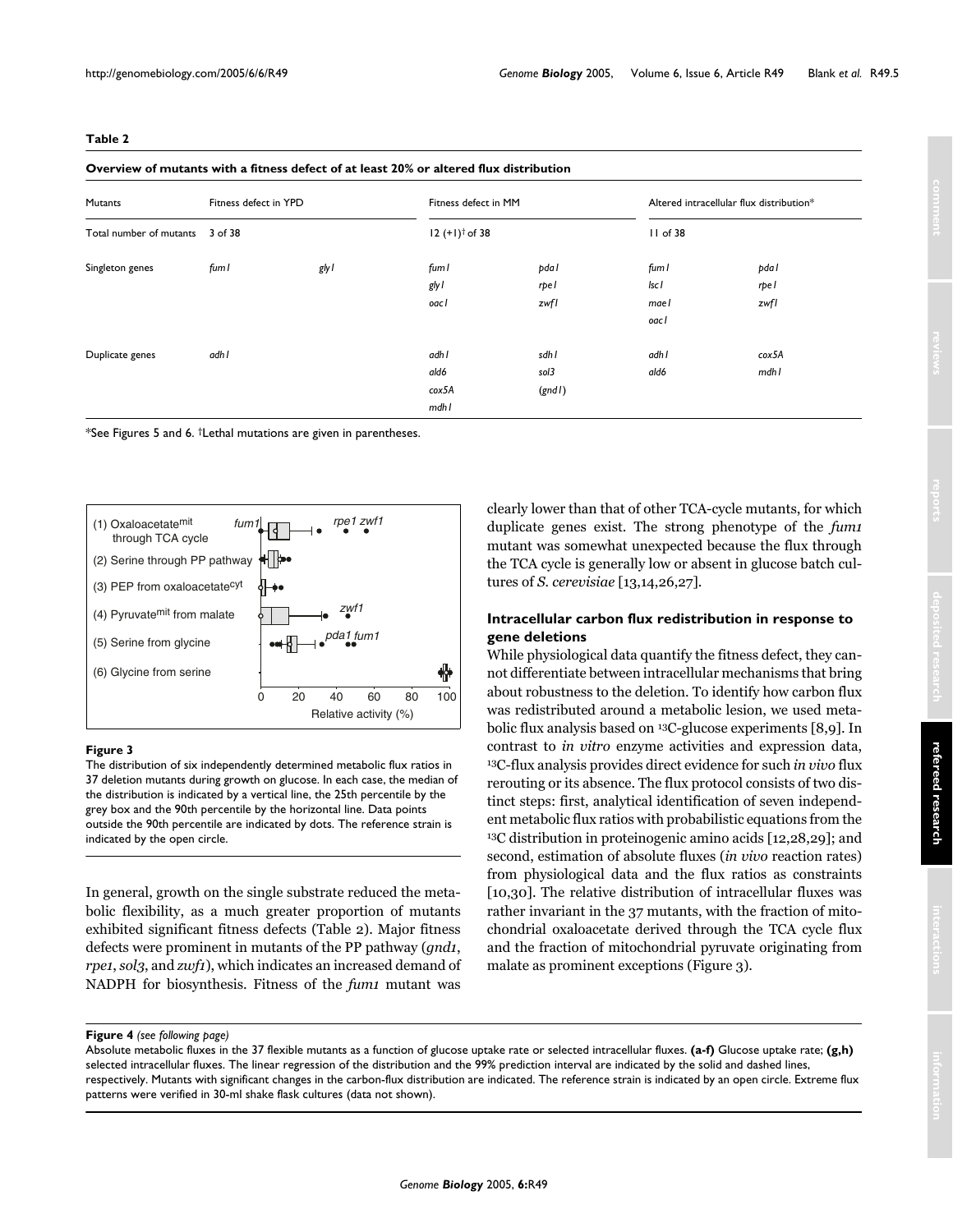

**Figure 4** *(see legend on previous page)*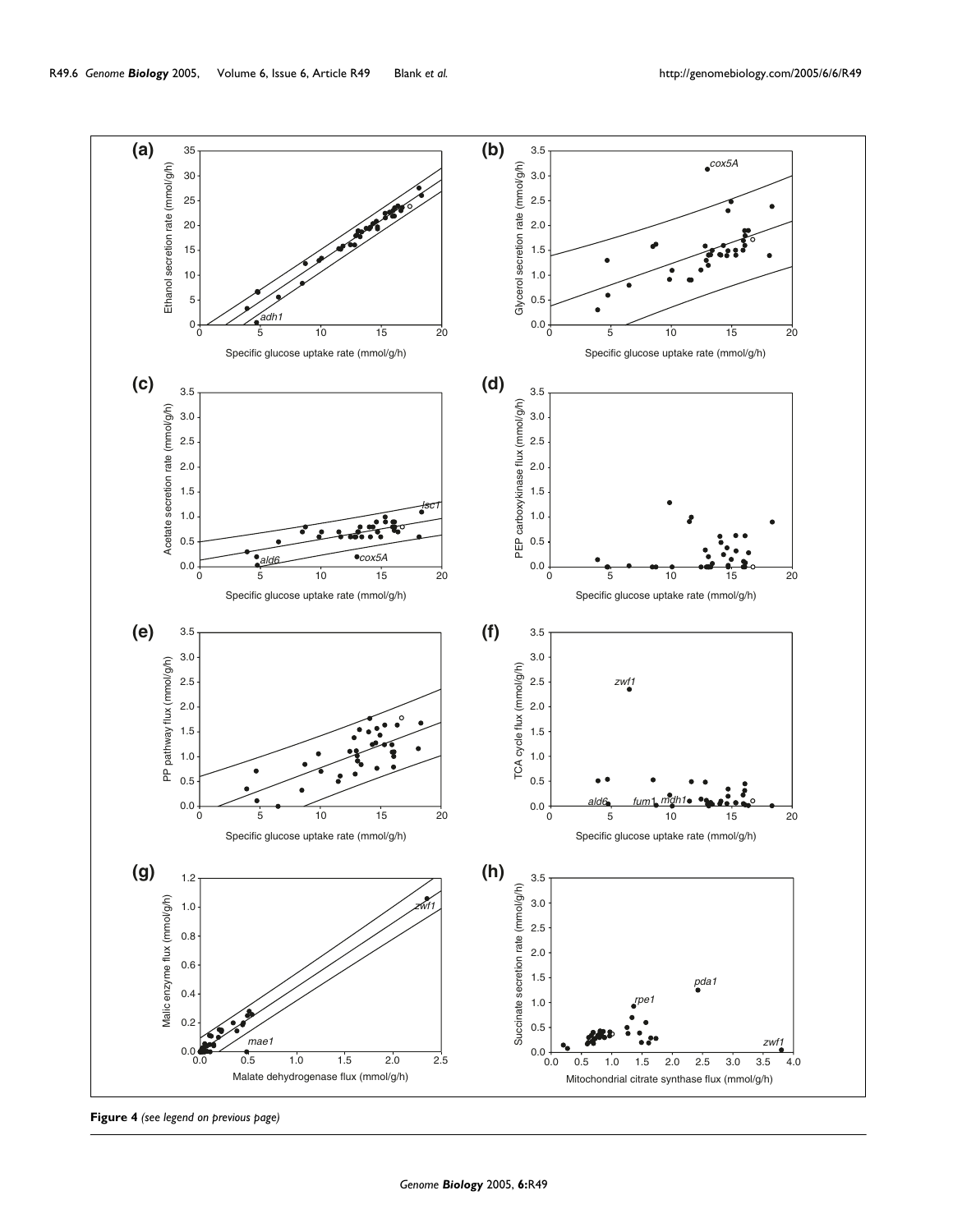From the experimentally determined uptake/production rates and the flux ratios as constraints (Additional data file 3), absolute intracellular fluxes were calculated using a compartmentalized stoichiometric model that consists of 35 reactions and 30 metabolites (Additional data file 2). This flux model comprised mostly the reactions of central carbon metabolism that were most relevant to the genetic changes introduced. It should be noted that the deleted reactions, with the exception of pyruvate dehydrogenase (*PDA1*), were not omitted from the network model; thus the calculated absence of flux through a given reaction was independently verified from the 13C-labeling data. In contrast to the relative distribution of intracellular fluxes, absolute reaction rates varied significantly in the mutants. With the exception of the flux through the TCA cycle (Figure 4f) and the gluconeogenic PEP carboxykinase (Figure 4d), all other fluxes generally increased with increasing glucose uptake rates (Figure 4). Eleven of the 37 mutants, however, exhibited specific flux responses that deviated from this general trend (Table [2,](#page-4-0) Figure 4).

# **Specific flux responses in singleton and duplicate gene knockouts**

Specific flux responses were more prominent among the singleton mutants (Table [2](#page-4-0), Figure 4). Although the TCA cycle flux through the NAD+-dependent fumarase reaction from fumarate to malate was already very low in the reference strain (Figures 3, 4f), the *fum1* mutant exhibited a pronounced phenotype with altered redox metabolism and significant glycerol production (Figure 5). Inactivation of the mitochondrial pyruvate dehydrogenase complex in the *pda1* mutant was bypassed by the import of cytosolic acetyl-CoA into the mitochondria. Inactivation of the oxidative PP pathway branch in the *zwf1* mutant was compensated by a reversed flux in the non-oxidative PP pathway to provide the biomass precursors pentose 5-phosphate and erythrose 4 phosphate (Figure 5). Because the primary role of the PP pathway on glucose is generation of NADPH, NADP+ dependent mitochondrial malic enzyme flux was significantly increased in the *zwf1* mutant. This NADPH compensation by malic enzyme was also suggested recently from co-feeding experiments [31].

In contrast to singletons, deletion of flexible duplicate genes could be compensated by either alternative pathways or isoenzymes. In most cases, however, the isoenzymes were used because no flux alteration was detected, with the a *dh1*, *ald6*, *cox5A*, and *mdh1* mutants as exceptions (Table [2](#page-4-0)). Deletion of the major acetate-producing acetaldehyde dehydrogenase, the cytoplasmic *ALD6* [32], significantly reduced acetate formation. The primary effect of the deletion was the strongly reduced glucose-uptake rate (Figure 4). Although a major source of NADPH was inactivated in this mutant [33], the PP pathway flux was not increased, but was even lower than in the reference strain (Figure 6). This indicates that the strongly decreased fitness of the *ald6* mutant (Table [1\)](#page-2-0) could result from NADPH starvation - that is, a suboptimal rate of NADP+ reduction. Consistent with this, we estimated that the NADPH requirement exceeded the combined NADPH formation from the oxidative PP pathway and malic enzyme by 70%, indicating that an as-yet-unidentified reaction(s) substitutes for the remaining NADPH production. Candidates are the mitochondrial acetaldehyde dehydrogenase Ald4p [34], which can use either NAD<sup>+</sup> or NADP<sup>+</sup> as redox cofactors or the mitochondrial NADH kinase Pos5p [35]. Deletion of the cytochrome *c* oxidase subunit Va *COX5A* in the mitochondrial respiratory chain increased glycerol production, which serves as means to reoxidize NADH (Figures 4b, 6). Because this mutant lacks functional mitochondria [36], glycerol production was driven by the limited NADH reoxidation through residual NADH oxidase activity in the electron-transport chain. Thus, robustness was brought about by using an alternative NADH sink. Considering that the flux through the mitochondrial malate dehydrogenase Mdh1 was already very low in the reference strain, the fitness defect of the *mdh1* was surprising. Akin to the *fum1* and *ald6* mutants, the significantly reduced fitness of *mdh1* may be explained by the imbalance between the TCA cycle and glucose catabolism (Figure 4f). Generally, the TCA cycle flux increases with decreasing glucose uptake rates [29], but remains non-proportionally low (absent) in the *fum1*, *ald6*, and *mdh1* mutants (Figure 4f). The cytosolic and peroxisomal duplicate genes *MDH2* and *MDH3*, respectively, did not compensate for the mitochondrial lesion, which is consistent with the observed lethal phenotype of the *mdh1* mutant when grown on acetate [37].

#### **Figure 5** (see following page)

Relative distributions of absolute carbon fluxes in the *S. cerevisiae* reference strain (Ref) and the singleton gene mutants *fum1*, *pda1* and *zwf*. All fluxes are normalized to the specific glucose uptake rate, which is shown in the top inset, and are given in the same order in each box. Reactions encoded by deleted genes are shown on a black background, but were not removed from the flux model (except for *PDA1*). The NADPH balance that is based on the quantified fluxes and the known cofactor specificities is given as a synthetic transhydrogenase flux. In general, the 95% confidence intervals were between 5 and 10% for the major fluxes. Larger confidence intervals were estimated for reactions with low flux such as malic enzyme and PEP carboxykinase. Flux distributions were verified in 30-ml shake flask cultures (data not shown). C1, one-carbon unit from  $C_1$  metabolism; P5P, pentose 5-phosphates.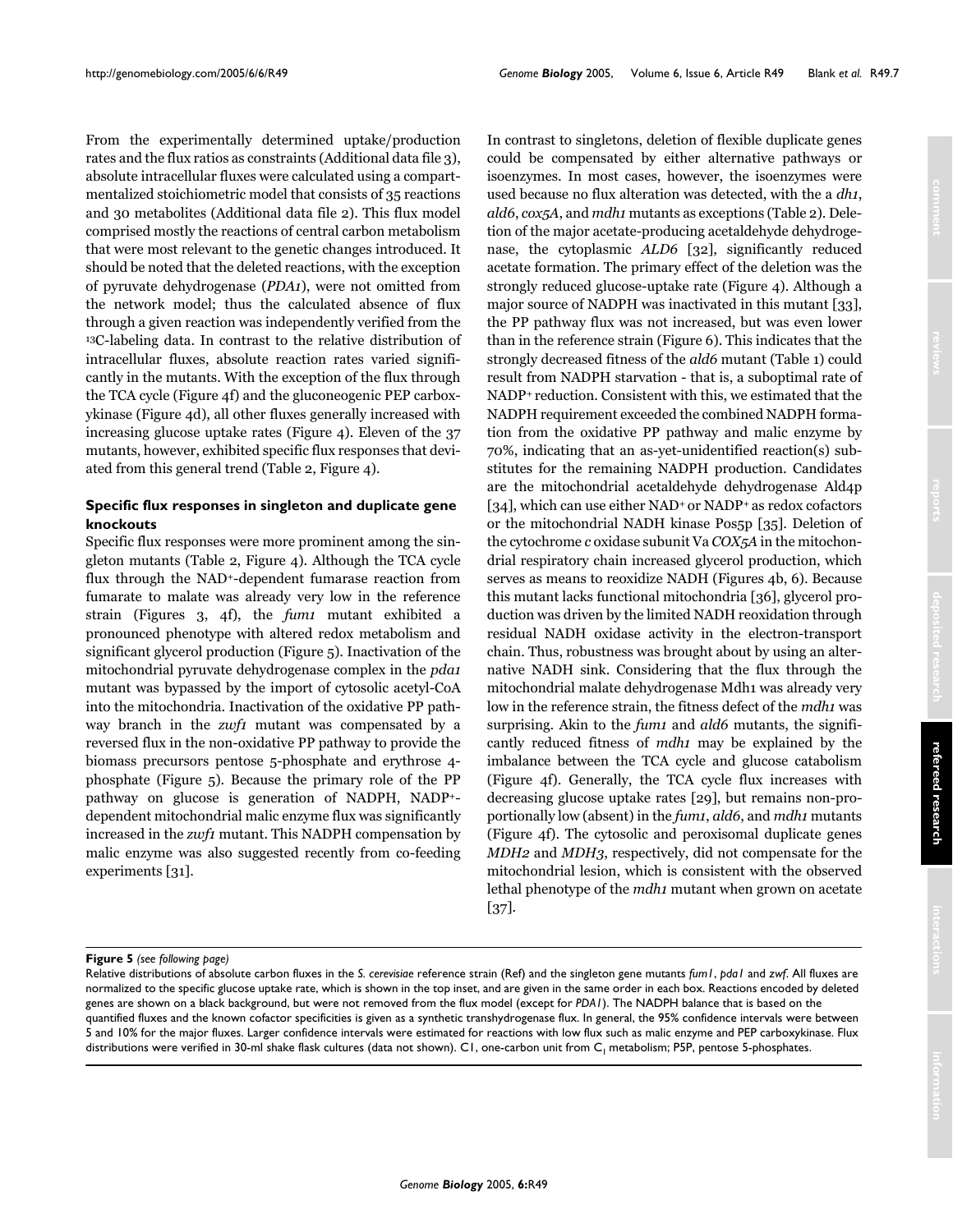

**Figure 5** *(see legend on previous page)*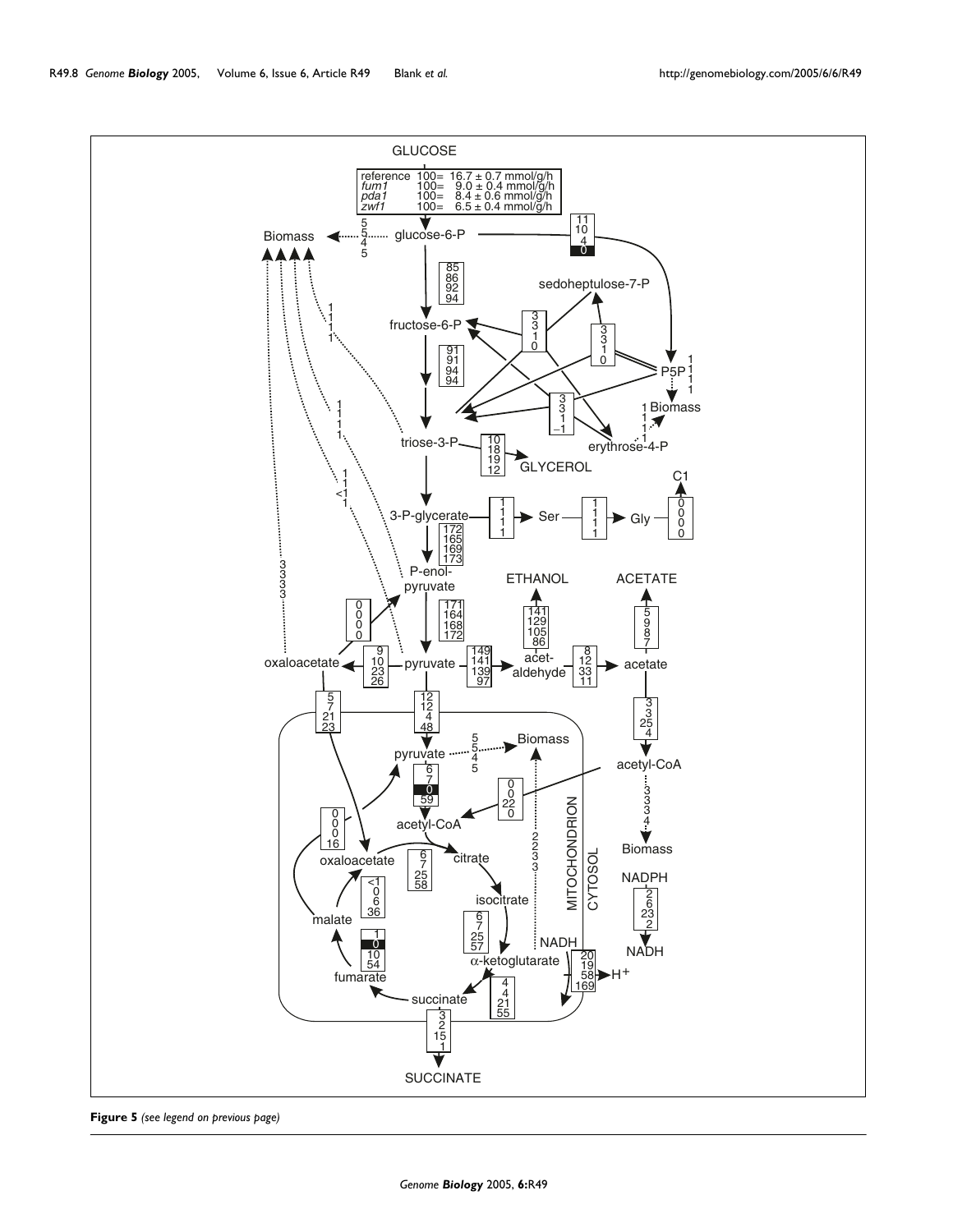## <span id="page-8-0"></span>**Table 3**

| Overview of mechanisms of metabolic flexibility that confer robustness to central metabolic deletions |  |
|-------------------------------------------------------------------------------------------------------|--|
|-------------------------------------------------------------------------------------------------------|--|

| Duplicate gene*                                                                                                                     | Duplicate gene and alternative<br>pathway† | Alternative pathway <sup>‡</sup>                              | None                                       |
|-------------------------------------------------------------------------------------------------------------------------------------|--------------------------------------------|---------------------------------------------------------------|--------------------------------------------|
| ADH3, ALD5, DAL7, GPD I, ICLI,<br>IDPI, IDP2, MDH2, MDH3, MLSI,<br>PGMI, PGM2, SDHI, SER33,SOLI,<br>SOL2, SOL3, SOL4, TAL1, YGR043c | ADHI, ALD6, COX5A,MDHI                     | FUMI, GLYI, LSCI, MAEI, MDHI.<br>OACI, PCKI, PDAI, RPEI, ZWFI | CTP1, GCV2, GND1 <sup>§</sup> , GND2, SFC1 |

\*Wild-type-like flux distribution. †Altered flux distribution, but some residual flux through the reaction was observed. ‡Altered flux distribution, but no residual flux through the reaction was observed. § Lethal, probably because of a non-stoichiometric effect.

## **Genetic network robustness**

The above flux results reveal that knockouts of flexible reactions are bypassed through alternative pathways in about one third of the cases and through isoenzymes in the other two thirds. Does this reflect the relative contribution of alternative pathways and duplicate genes to genetic network robustness? [5] To address this question quantitatively for glucose metabolism, we grew the 196 duplicate (encoding 87 reactions) and 171 singleton (encoding 207 reactions) knockout mutants of all 294 gene-encoded active reactions on glucose plates.

In the 47 viable singleton knockouts, flux rerouting through an alternative pathway ensures survival, which was directly verified by flux data in 10 cases (Figure 4, Table [3](#page-8-0) and Additional data file 3). Of the 196 experimental duplicate mutants, 180 grew on sole glucose, while 16 of the mutations were lethal. As these 16 duplicates obviously did not contribute to genetic robustness, their entire families (36 genes) were subtracted from the 150 duplicate-encoded essential reactions (Figure 1). For the remaining 114 duplicate genes we have strong evidence for network redundancy as the underlying mechanism of robustness, because they encode essential reactions (as determined *in silico*) and each of the experimental knockouts was viable (Figure 7). For the 46 duplicate genes that encode flexible reactions (Figure 1), both compensation by duplicates and/or alternative pathways

## **Discussion**

Using an integrated computational and experimental approach, we show here that metabolic flexibility to knockout mutations is restricted to a relatively small set of biochemical reactions. About a third of all active reactions under the particular condition investigated may be bypassed by alternative pathways, of which about 30% support only negligible fluxes. The occurrence of flexible reactions might be even lower in prokaryotes, because several alternative pathways involved inter-compartmental transport. In general, the number of flexible reactions will differ substantially between species, with free-living yeast and fungi at the upper end of the scale, and intracellular pathogens with highly reduced genomes at the lower end.

#### **Figure 6** (see following page)

Relative distributions of absolute carbon fluxes in the *S. cerevisiae* reference strain and the duplicate gene mutants *ald6*, *cox5A* and *mdh1*. All fluxes are normalized to the specific glucose uptake rate, which is shown in the top inset, and are given in the same order in each box. Reactions encoded by deleted genes are shown on a black background, but were not removed from the flux model. The NADPH balance that is based on the fluxes and the known cofactor specificities is given as a synthetic transhydrogenase. In general, the 95% confidence intervals were between 5 and 10% for the major fluxes. Larger confidence intervals were estimated for reactions with low flux such as malic enzyme and PEP carboxykinase. Flux distributions were verified in 30 ml shake flask cultures (data not shown). C1, one-carbon unit from  $C_1$  metabolism; P5P, pentose 5-phosphates.

might ensure proliferation. Where available, these mutants were classified according to their flux distribution; that is, of the 24 experimental duplicate mutants analyzed, four used alternative pathways and 20 an isoenzyme (Figure 4, Table [3](#page-8-0) and Additional data file 3). In total we analyzed all 367 experimental mutants that encode the 294 active reactions of glucose metabolism, 140 of which were lethal and 227 viable. For the vast majority of the viable mutants, we identified the molecular mechanism that brought robustness to the knockout about: about 25% were alternative pathways and 75% duplicate genes (Figure 7).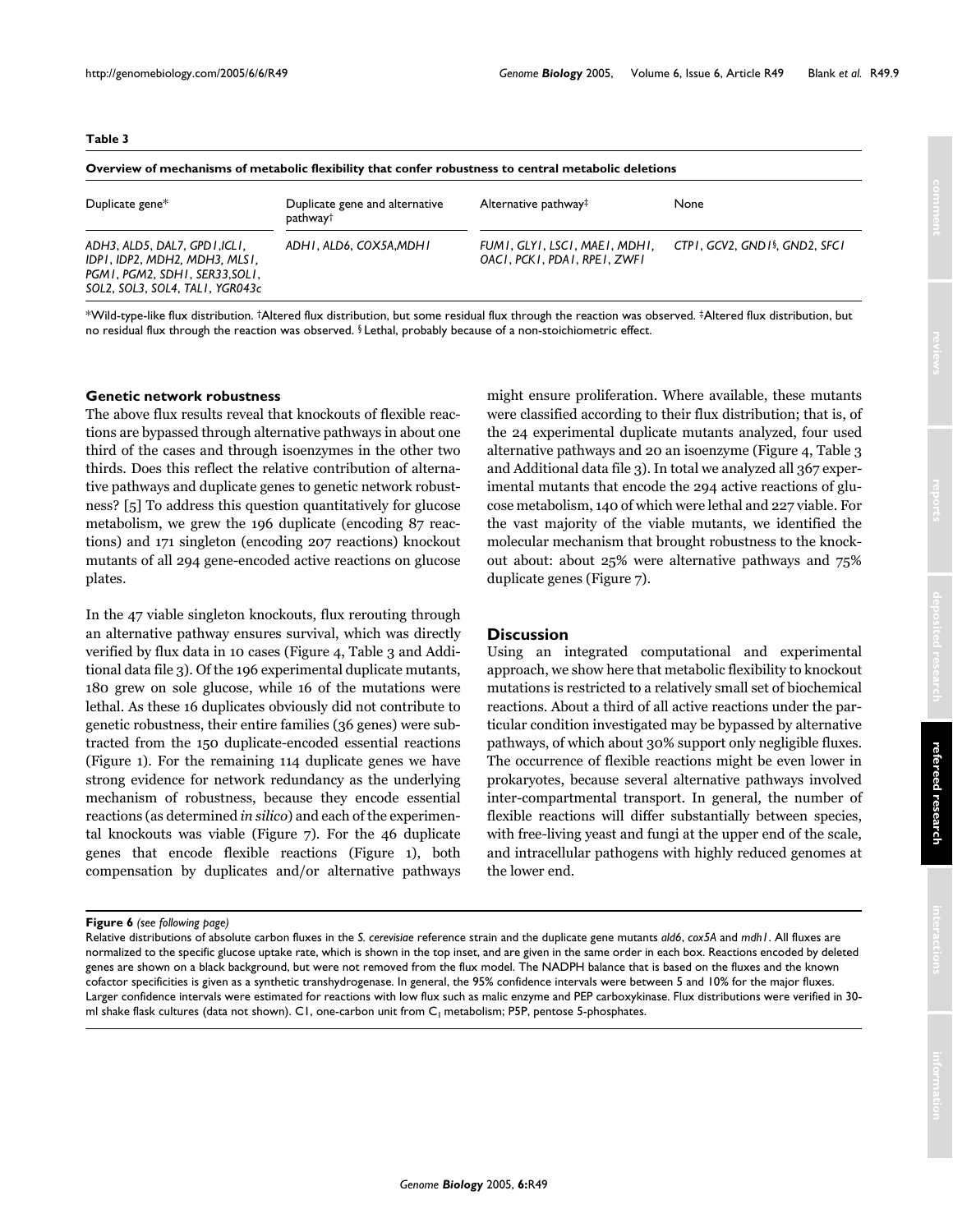**Figure 6** *(see legend on previous page)*

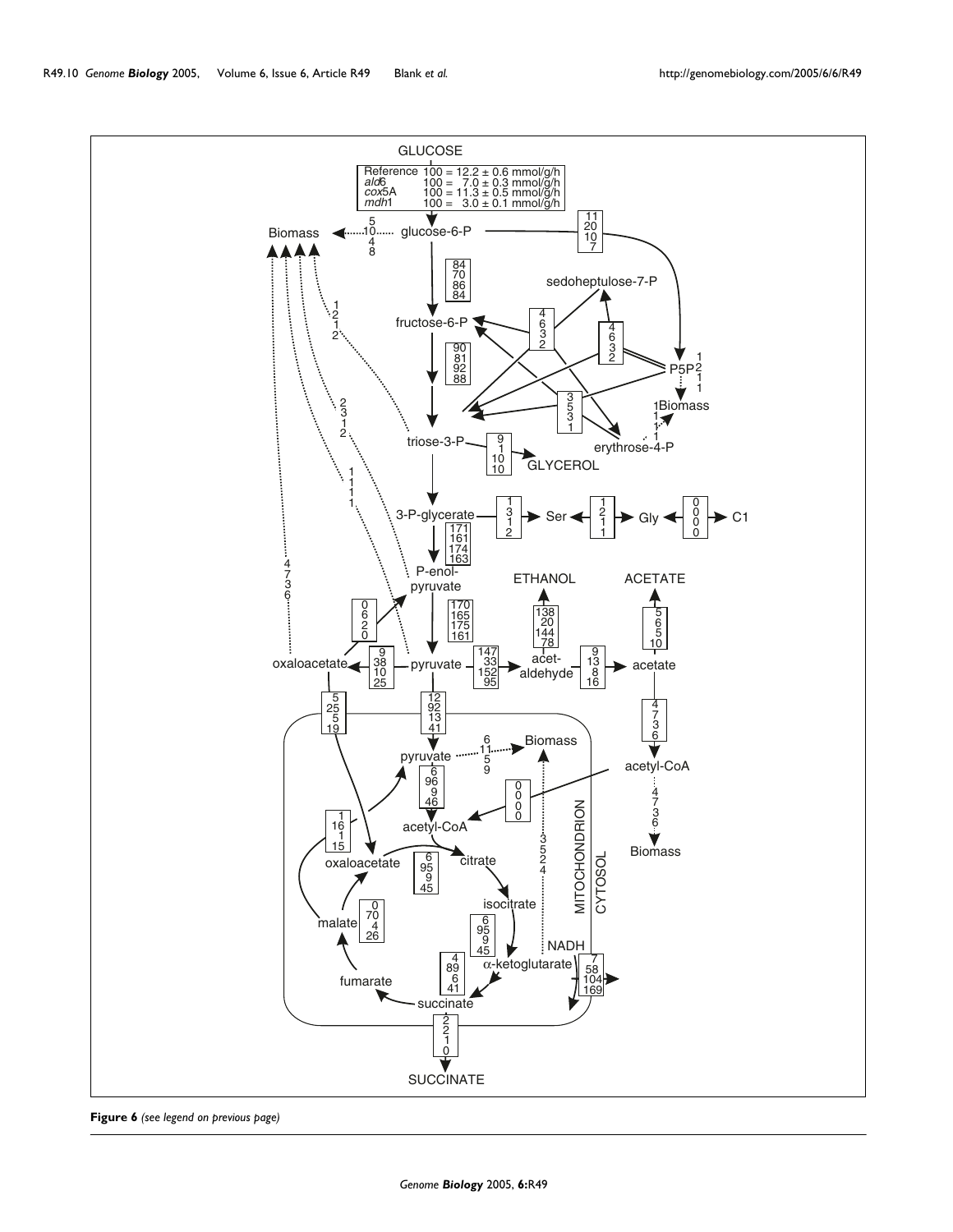

## Figure 7

The mechanistic basis of gene dispensability in all active reactions during glucose metabolism of *S. cerevisiae*. The mechanism was mostly identified from the phenotype on glucose plates. For 10 of the alternative pathways and for 20 duplicates encoding flexible reactions, the results were confirmed by 13C-flux analysis. For 22 duplicate genes the data are not sufficient to distinguish between both mechanisms and they are labeled as not analyzed.

Using flux balance (FBA) [1,2], elementary flux mode [38,39], or similar analyses [40], all *in silico* flexible reactions can be precisely identified. Hence, experimental analysis of intracellular flux responses to metabolic gene deletions can be limited to these potentially flexible mutants, rather than having to analyze the entire mutant collection. Using the systems biological approach described here, the true *in vivo* capability of metabolic network operation can be mapped with a reasonable workload. As the knowledge base on intracellular flux responses increases, a handful of flux experiments in computationally identified mutants will probably suffice to identify the *in vivo* network capability under a given condition. At the next level, such flux analyses will also include mutants affected in regulatory genes that modulate the network composition. Although not covered in the stoichiometric models employed for flux-balance analysis, several recently discussed computational approaches [39,41,42] may aid in identifying the most relevant regulatory mutants for *in vivo* flux quantification.

Consistent with the notion that metabolic networks undergo minimal flux redistributions with respect to the metabolic

state of the parent [40], deletion of flexible singleton genes was mostly counteracted by local flux rerouting, for example, the *lsc1*,*mae1*, and *oac1* mutants (see Additional data file 3). Deletions in redox cofactor-dependent singleton or duplicate reactions such as those mediated by *adh1*, *ald6*, *cox5A*, *pda1*, and *zwf1*, however, affected flux alterations in more distant reactions. While the relative flux distribution (in % values) was perturbed only very little in these mutants, the absolute magnitude of fluxes (*in vivo* reaction velocities) varied dramatically. In particular, knockout of *fum1*, whose encoded protein catalyzes only a rather small flux, led to an unexpectedly strong phenotype with about a 50% reduction in glucoseuptake rate. Although unexpected, this finding was qualitatively consistent with results from a recent genetic footprinting study [43], which also showed a significant fitness defect in this mutant. It was speculated that intramitochondrial shortage of amino acids such as aspartate and glutamate causes a lack of respiratory chain components, which leads to a petite-like phenotype [[44\]](#page-14-2). Another key mutant was *pda1*, whose knockout caused a substantial import of acetyl-CoA into the mitochondria; the mechanism for this remains elusive because the carnitine auxotrophic CEN.PK strain does not use the carnitine shuttle [45]. As a consequence, a twofold overproduction of NADPH was estimated, which suggests that the NAD+-dependent acetaldehyde dehydrogenases instead of the NADP+-dependent *ALD6* were active to balance NADPH formation/consumption. Consistent with this, the flux through the NADPH-producing PP pathway was significantly lower in this mutant. The strongly altered redox metabolism in *pda1* is further evidenced by the substantial secretion of glycerol and succinate (Figure 5).

The metabolic flexibility to cope with metabolic lesions is generally known as genetic robustness [5], a concept that is used to explain the seemingly surprising number of phenotypically silent deletion mutations: only about 1,100 knockouts of the 5,700 genes are lethal in haploid *S. cerevisiae* [23,46]. The causes and evolution of gene dispensability have been investigated in several theoretical analyses of pre-existing data, but the issue remains controversial [5,6,16,47-49]. For metabolic networks, our flux data differentiate between the relative contributions of three mechanisms to the apparent genetic robustness: inactive, and thus dispensable, genes; 'genetic buffering' through alternative reactions; and functional complementation from duplicate genes ('redundancy').

# **Conclusions**

In qualitative agreement with a recent estimate [16], genomescale flux analysis revealed that about half of the available reactions (45% of the known metabolic genes) were not required for growth on glucose (Figure 1). Hence, deletion of these genes would not affect the growth phenotype on this substrate, making inactive reactions the primary reason for the apparent dispensability of genes with metabolic function. It should be noted that this apparent gene dispensability is a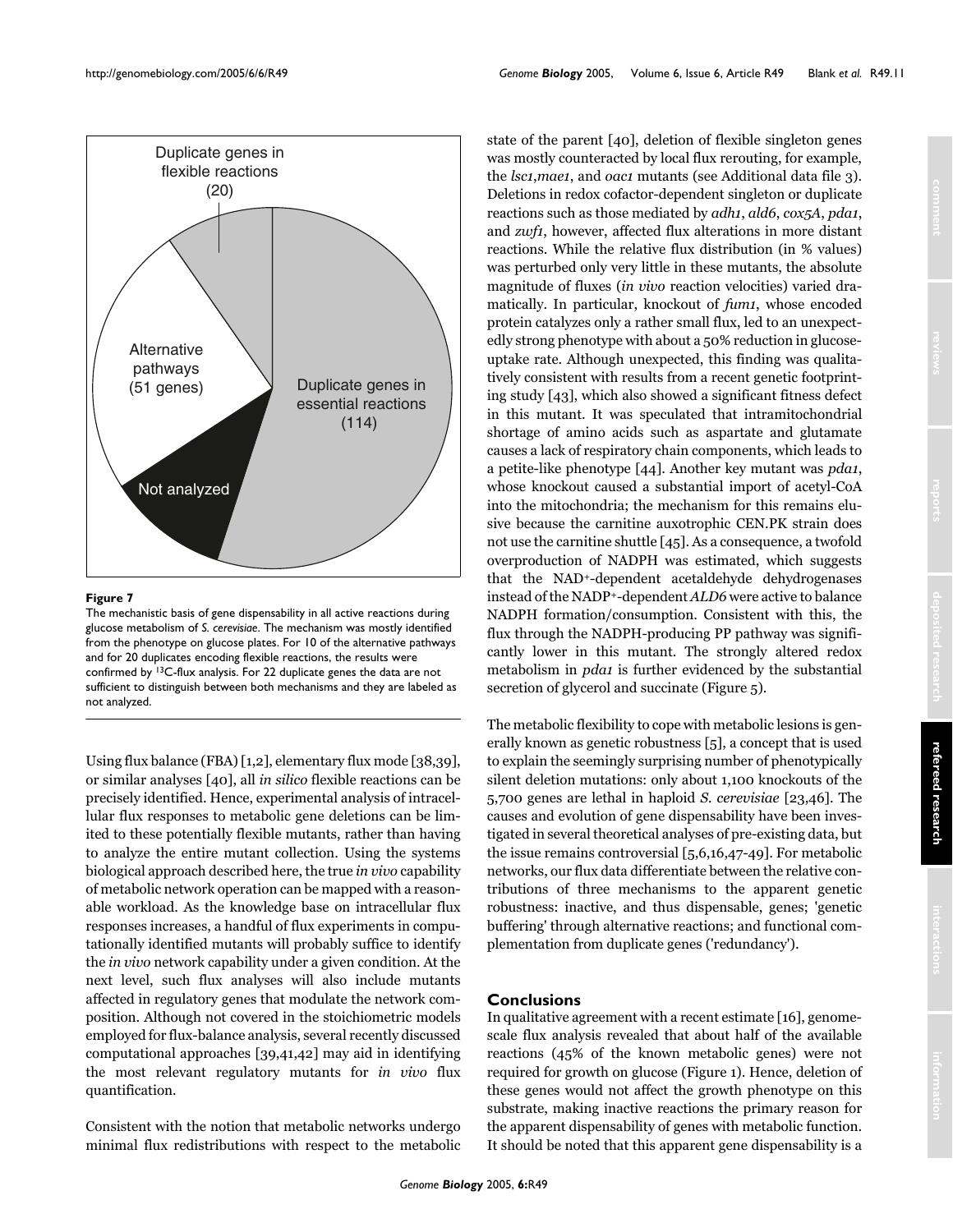somewhat artificial classification that does not contribute to genetic robustness because most of these genes encode metabolic functions that are only relevant under conditions different from the one tested. The most important mechanism of true genetic robustness in yeast glucose metabolism was duplicate genes (Figure 7), the majority of which encoded essential reactions with no alternative pathway. Alternative pathways, contributed about 25% to genetic robustness by carbon flux rerouting. This leaves redundancy as the major, and modularity the minor, cause [50] of metabolic network robustness to single-gene deletions during growth on glucose.

## **Materials and methods Yeast strains**

All prototrophic *S. cerevisiae* deletion mutants were constructed in the haploid, CEN.PK113-7D (*Mat***a** *MAL2-8c SUC2*) background with the homolog flanking region approach [[17](#page-14-0)] (Table [1\)](#page-2-0). Briefly, genomic DNA was isolated from the corresponding amino-acid auxotrophic mutants [23]. The *kanMX4* cassettes of each mutant were amplified by PCR with primers located about 500 bp upstream and downstream of the deleted genes. The PCR reaction mixture was directly used for transformation and integrants were selected on YPD plates with 300  $\mu$ g/ml geneticin. Correct cassette insertion was confirmed by overlapping PCR using either primer *Kan*B (5'-CTGCAGCGAGGAGCCGTAAT-3') or *Kan*C (5'-TGATTTTGATGACGAGCGTAA-3') primers in combination with one gene-specific primer. The reference strain was CEN.PK 113-7D with a deletion of the switching endonuclease, which was shown to be phenotypically neutral in chemostat competition experiments [51] and is commonly used as reference [52,53].

#### **Media and growth conditions**

The composition of the yeast minimal medium (MM) was [54]: 5 g (NH<sub>4</sub>)<sub>2</sub>SO<sub>4</sub>, 3 g KH<sub>2</sub>PO<sub>4</sub>, 0.5 g MgSO<sub>4</sub>·7H<sub>2</sub>O, 4.5 mg  $ZnSO_4$ ·7H<sub>2</sub>O, 0.3 mg CoCl<sub>2</sub>·6H<sub>2</sub>O, 1.0 mg MnCl<sub>2</sub>·4H<sub>2</sub>O, 0.3 mg CuSO<sub>4</sub>·5H<sub>2</sub>O, 4.5 mg CaCl<sub>2</sub>·2H<sub>2</sub>O, 3.0 mg FeSO<sub>4</sub>·7H<sub>2</sub>O, 0.4 mg NaMoO<sub>4</sub>·2H<sub>2</sub>O, 1.0 mg H<sub>3</sub>BO<sub>3</sub>, 0.1 mg KI, 15 mg EDTA, 0.05 mg biotin, 1.0 mg calcium pantothenate, 1.0 mg nicotinic acid, 25 mg inositol, 1.0 mg pyridoxine, 0.2 mg *p*aminobenzoic acid, and 1.0 mg thiamine. The medium was buffered at pH 5.0 with 100 mM KH-phthalate to reduce pH changes throughout the growth experiments to 0.05. Filtersterilized glucose and geneticin (300 µg/ml) were added freshly to the media. Batch growth experiments (1.2 ml) were carried out in deep-well plates (System Duetz, Kühner AG, Switzerland) using an orbital shaker with 5 cm amplitude at 300 rpm to allow optimal mixing [22].

Qualitative testing of mutant growth on glucose was done on agar plates. For this purpose, we used the haploid yeast mutant library in the BY4741 strain (*MAT***a** *his3*∆*1 leu2*∆*0 met15*∆*0 ura3*∆*0*) [23]. The composition of the yeast minimal medium for the plate growth assay was as described above

[54] with the exception of 20 g/l agar for solidification. Glucose was added to a final concentration of 20 g/l. Strain auxotrophies were complemented with 20 mg/l histidine, uracil, methionine, lysine and 60 mg/l leucine. The plates were incubated at 30°C for 3 days before scoring of the growth phenotype and further incubated for 1 week to score slowgrowth phenotype mutants.

#### **Analytical procedures and 13C-labeling experiments**

Cell growth was monitored by following optical density changes at a wavelength of 600nm ( $OD<sub>600</sub>$ ). Aliquots for extracellular metabolite analysis were centrifuged at 14,000 rpm in an Eppendorf tabletop centrifuge to remove cells. Glucose, acetate, ethanol and glycerol concentrations in the supernatant were determined with commercial enzymatic kits (Scil Diagnostics, Germany). Organic acids were quantified by high-pressure liquid chromatography (HPLC) using a Supelcogel C8 (4.6 by 250 mm) ion-exclusion column. The column was eluted at 30°C with 2% sulfuric acid at a flow rate of 0.3 ml/min. The organic acids were detected using a PerkinElmer UV detector (Series 2000) at a wavelength of 210 nm. The physiological parameters maximum specific growth rate, biomass yield on glucose, and specific glucose consumption rate were calculated during the exponential growth phase.

All labeling experiments were carried out in batch cultures assuming pseudosteady-state conditions during the exponential growth phase [12,55]. 13C-labeling of proteinogenic amino acids was achieved either by growth on 5 g/l glucose as a mixture of 80% (w/w) unlabeled and  $20\%$  (w/w) uniformly labelled [U-13C]glucose ( $13C > 99\%$ ; Martek Biosciences, Columbia, MD) or 100% [1-13C]glucose (> 99%; Omicron Biochemicals, South Bend, IN). Cells from overnight cultures were harvested by centrifugation and washed using sugar-free MM to remove residual unlabeled carbon sources. Cultures were routinely inoculated to an maximum OD<sub>600</sub> of 0.03 and harvested by centrifugation at an OD<sub>600</sub>  $\leq$ 1. Residual medium was removed by washing the pellet with water. Cell protein was hydrolyzed for 24 h at 105°C in 6 M HCL and dried in a heating block at 85°C for 6 h. The free amino acids were derivatized at 85°C for 1 h using 15 µl dimethylformamide and 15 µl *N*-(*tert*-butyldimethylsilyl)-*N*methyl-trifluoroacetamide [10]. Gas chromatography-mass spectrometry (GC-MS) analysis was carried out as reported [12] using a series 8000 GC in combination with an MD800 mass spectrometer (Fisons Instruments, Beverly, MA).

#### **Metabolic flux ratio analysis**

The recorded MS spectra include the distribution of mass isotopomers in 1-5 fragments of alanine, aspartate, glutamate, glycine, isoleucine, leucine, phenylalanine, proline, serine, threonine, tyrosine, and valine. For each amino-acid fragment  $\alpha$ , a mass isotopomer distribution vector (MDV) was assigned: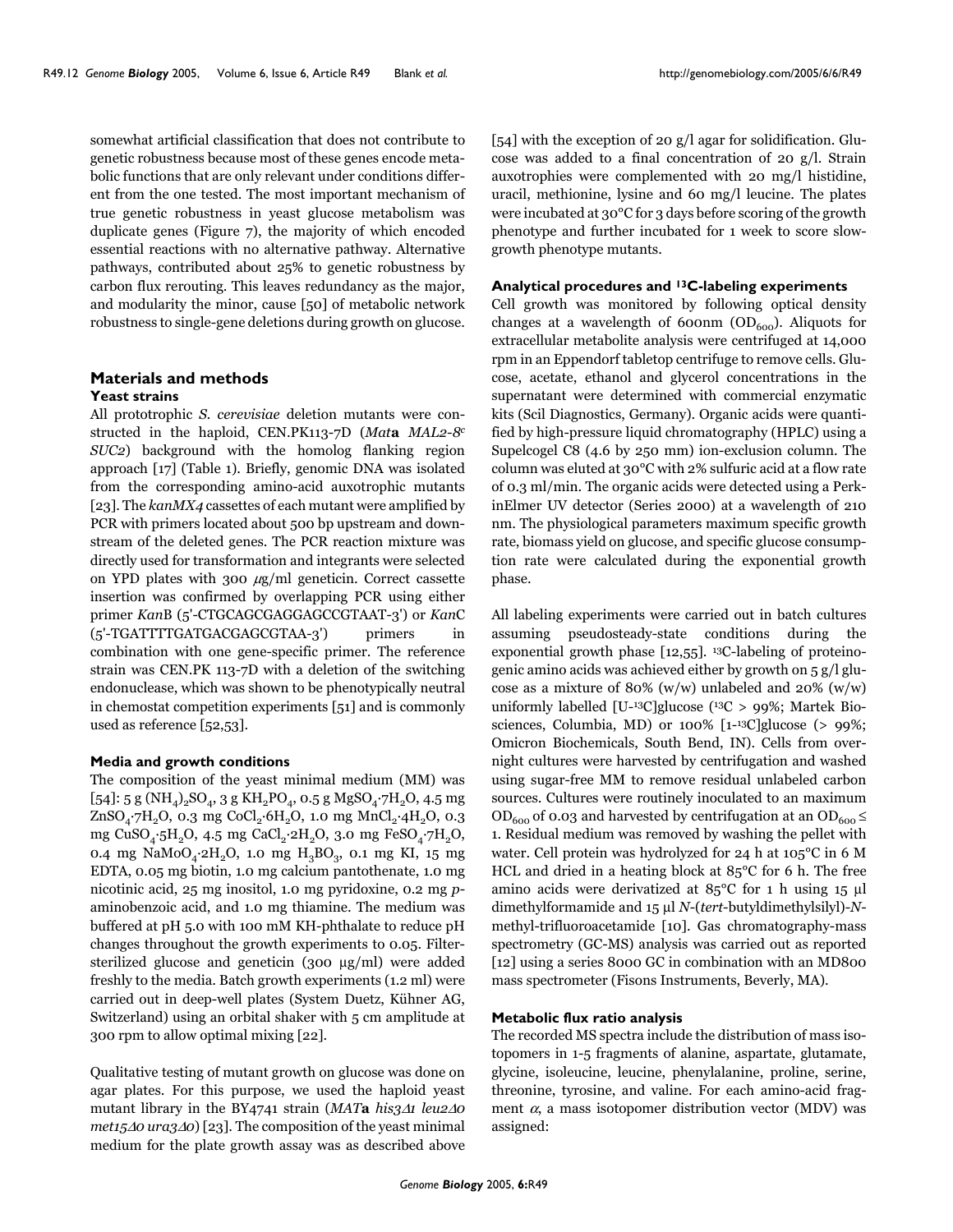$$
MDV_{\alpha} = \begin{bmatrix} (m_0) \\ (m_1) \\ (m_2) \\ \dots \\ (m_n) \end{bmatrix} with \sum m_i = 1
$$
 (1)

with  $m_0$  being the fractional abundance of the lowest mass and  $m_{i>0}$  the abundances of molecules with higher masses. The MDV $_{\alpha}$  values were corrected for naturally occurring stable isotopes [12] to obtain the exclusive mass isotopomer distributions of the carbon skeletons. The corrected  $\text{MDV}_\alpha$  were used to calculate the amino acids  $(MDV<sub>AA</sub>)$  and metabolites  $(MDV<sub>M</sub>)$  mass distribution vectors. Ratios of converging intracellular fluxes to a given metabolite were calculated from the MDV<sub>M</sub> as described previously [12,29].

In addition, the relative contribution of the PP pathway was quantified from [1-13C]glucose experiments by tracking the positional 13C-labeling [10,56]. The expected labeling pattern of triose phosphates or serine, which is derived exclusively through glycolysis, is  $50\%$ <sup>13</sup>C-label in the C<sub>1</sub> positions. Hence, the fraction of serine derived through the pentose phosphate (PP) pathway can be derived according to Equation 2 [12]:

$$
\text{Serine through PP pathway} = 1 - \frac{\text{Serine13-GLU3}_{\text{unlabeled}}}{0.5 \times (\text{GLU3}_{\text{unlabeled}} \times \text{GLU3}_1) - \text{GLU3}_{\text{unlabeled}}} \quad \text{(2)}
$$

where GLU3<sub>unlabeled</sub> is an unlabeled three-carbon fragment from a source molecule of glucose. The remaining fraction of serine must then be derived through glycolysis. This flux ratio was not corrected for the potential withdrawal of 13C-label in dihydroxyacetone-phosphate-based biomass synthesis (such as phospholipids) and glycerol formation [21], because the influence was negligible under the condition used. The largest effect was found in the mutant with the highest specific glycerol formation rate (*cox5A*), where the estimated relative flux through the PP pathway would decrease from  $12 \pm 1\%$  to 9  $\pm$ 1%.

#### **13C-constrained flux analysis**

Absolute values of intracellular fluxes were calculated with a flux model comprising all the major pathways of yeast central carbon metabolism (Additional data file 2). Deleted reactions were not omitted from the mutant models; thus the mutations were independently verified from the 13C data. The stoichiometric matrix of 34 linear equations and 30 metabolites has an infinite condition number [\[57](#page-14-3)]; it is thus underdetermined, and has a solution space with an infinite number of different flux vectors that fulfill the constraints from determined uptake and production rates. To uniquely solve the system for fluxes  $(v)$ , a set of linearly independent equations that quantify flux ratios (FlRs) were used to obtain eight constraints on the relative flux distribution from METAFoR analysis (see Additional data file 2).

The fraction of cytosolic oxaloacetate originating from cytosolic pyruvate is given by:

$$
FIR1 = \frac{v23}{v23 + v30} \tag{3}
$$

The fraction of mitochondrial oxaloacetate derived through anaplerosis is given by:

$$
FIR2 = \frac{v29}{v19 + v29} \tag{4}
$$

The fraction of PEP originating from cytosolic oxaloacetate is given by:

$$
FlR3 = \frac{v22}{v22 + v12} \tag{5}
$$

The fraction of serine derived through glycolysis is given by:

$$
FIR4 = \frac{2v4 - v6 - v7}{2v4 + v5 + v6}
$$
 (6)

The upper and lower bounds for mitochondrial pyruvate derived through the malic enzyme (from mitochondrial malate) are given by:

$$
FIR_5 \ge \frac{v21}{v32 + v21} \ge FIR6 \tag{7/8}
$$

The contribution of glycine to serine biosynthesis is given by:

$$
FlR7 = \frac{v10}{v10 + v8} \tag{9}
$$

and, finally, the contribution of serine to glycine biosynthesis is given by:

$$
FlR8 = \frac{v9}{v9 + v11} \tag{10}
$$

The stoichiometric matrix including Equations 3-10 has a condition number of 31, implying that the model is numerically robust [\[57](#page-14-3)]. Error minimization was carried out as described by Fischer *et al*. [10]. Balanced NADPH production and consumption were not added as additional constraints. In general, NADPH production was constrained by Equations 3 and 7/8, which estimate the relative use of the PP pathway and malic enzyme, respectively. As an additional source of NADPH, the flux through the NADPH-dependent acetaldehyde dehydrogenase [33] was estimated from the acetate production rate and the biomass requirement for cytosolic acetyl-CoA. Deviation of the NADPH production estimated in this way from the consumption for biosynthesis was generally below  $\pm$  20%, suggesting that the model assumptions and the experimental data are highly consistent. All extreme flux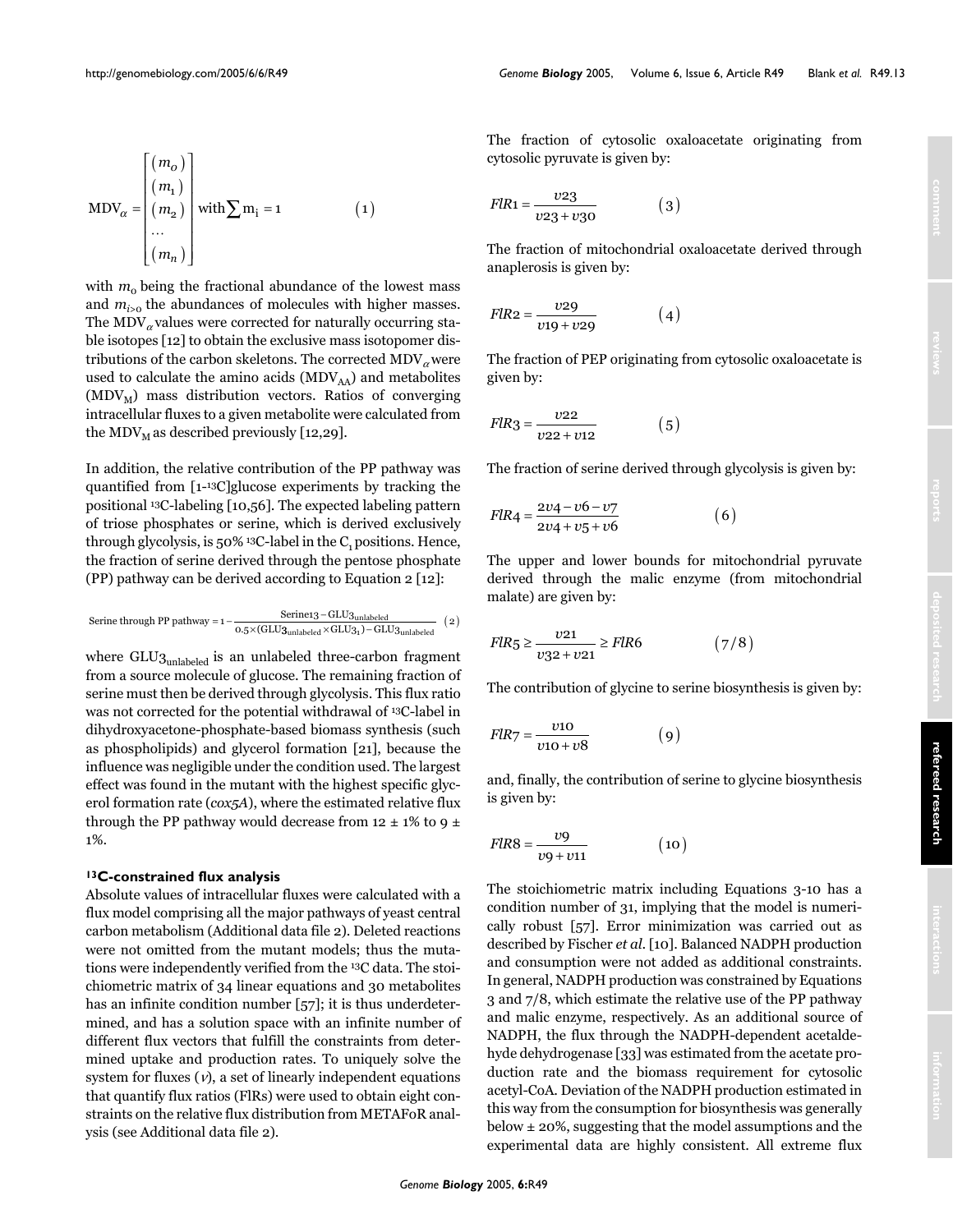patterns were independently verified in 30-ml cultures (data not shown).

## **Genome-scale flux analysis**

We used the experimentally determined *in vivo* flux data (ν*exp*) to constrain the purely stoichiometric solution space of model iLL672 to obtain an experimentally validated genomescale wild-type flux solution ν*WT*. For glucose minimal medium, we constrained the model iLL672 with 30 fluxes that were derived from 13C-labeling experiments [8]. In particular, we used 13C-constrained flux analysis [58] for GC-MSdetected mass isotope distributions in proteinogenic amino acids from a 20% [U-13C] glucose experiment and a compartmentalized yeast model [29]. These experimental data were to be kept within an accuracy  $\delta$  of  $\pm$  10% when mapping the determined central metabolic fluxes to the genome-scale reference flux solution. To overcome mathematical artifacts such as futile cycling (that is, a closed loop of fluxes that bring no net change), the original linear programming problem was modified. A minimization of the Euclidean norm of fluxes was chosen as the objective function such that (s.t.) the mass balance equations hold:

$$
\min \sum_{i} \left| v_i^{WT} \right|
$$
\ns.t. 
$$
S \cdot v^{WT} = 0
$$
\n
$$
v_{lb,i}^{WT} \le v_i^{WT} \le v_{ub,i}^{WT}
$$
\n
$$
v_j^{exp} \cdot (1 - \delta) \le v_j^{WT} \le v_j^{exp} \cdot (1 + \delta)
$$
\n(11)

with *j* as the set of experimentally determined fluxes. Reactions were categorized as flexible when fulfilling the following criteria: the reactions carried a non-zero flux; and the reaction was not essential for growth.

#### *In silico* **phenotyping of duplicate gene families**

Phenotype predictions of deletion mutants were analyzed computationally with FBA [3,59]. Assuming steady-state growth, mass balances were put up for each intracellular metabolite  $M_i$  ( $i \times n$ ) that have to be fulfilled, when multiplied with the overall flux vector  $v(n \times 1)$ :

$$
M_i \cdot v = 0. \quad (12)
$$

The entity of all *m* metabolite mass balances yields the stoichiometric matrix  $S(m \times n)$ , where:

 $S \cdot v = 0.$  (13)

To pick one solution out of the overall solution space formed by the stoichiometric constraints, FBA generally assumes maximization of biomass growth  $\mu$  as the global cellular goal [3,59]. Thus, the search for a single flux distribution  $\nu$  results in a linear programming (LP) problem:

max  $\mu$ 

s.t.  $S \cdot v = 0$  (14)  $(14)$ 

 $v_{lb,i} \le v_i \le v_{ub,i},$ 

where  $i = 1, \dots, M$  and  $v_{lb,i}$  and  $v_{ub,i}$  correspond to upper and lower bounds of a specific reaction *i*. Gene knockout mutants can be simulated easily *in silico* by setting the deleted reactions to zero. All LPproblems were solved using the opensource GNU linear programming kit [60].

## **Additional data files**

The following additional data are available with the online version of this paper. The classification of reactions according to Figure 1 is presented in Additional data file 1. The flux analysis model is defined in Additional data file 2. The physiological data, flux ratios and the calculated flux distributions are presented in Additional data file 3.

#### **Acknowledgements**

We are grateful to Eckhard Boles for providing the *mae1* mutant. LarsM. Blank gratefully acknowledges financial support by the Deutsche Akademie der Naturforscher Leopoldina (BMBF-LPD/8-78).

## **References**

- Papin JA, Stelling J, Price ND, Klamt S, Schuster S, Palsson BO: [Com](http://www.ncbi.nlm.nih.gov/entrez/query.fcgi?cmd=Retrieve&db=PubMed&dopt=Abstract&list_uids=15283984)**[parison of network-based pathway analysis methods.](http://www.ncbi.nlm.nih.gov/entrez/query.fcgi?cmd=Retrieve&db=PubMed&dopt=Abstract&list_uids=15283984)** *Trends Biotechnol* 2004, **22:**400-405.
- 2. Price ND, Reed JL, Palsson BO: **[Genome-scale models of micro](http://www.ncbi.nlm.nih.gov/entrez/query.fcgi?cmd=Retrieve&db=PubMed&dopt=Abstract&list_uids=15494745)[bial cells: evaluating the consequences of constraints.](http://www.ncbi.nlm.nih.gov/entrez/query.fcgi?cmd=Retrieve&db=PubMed&dopt=Abstract&list_uids=15494745)** *Nat Rev Microbiol* 2004, **2:**886-897.
- 3. Förster J, Famili I, Fu P, Palsson BO, Nielsen J: **Genome-scale reconstruction of the** *Saccharomyces cerevisiae* **[metabolic](http://www.ncbi.nlm.nih.gov/entrez/query.fcgi?cmd=Retrieve&db=PubMed&dopt=Abstract&list_uids=12566402) [network.](http://www.ncbi.nlm.nih.gov/entrez/query.fcgi?cmd=Retrieve&db=PubMed&dopt=Abstract&list_uids=12566402)** *Genome Res* 2003, **13:**244-253.
- 4. Reed JL, Palsson BO: **Thirteen years of building constraintbased in silico models of** *Escherichia coli***[.](http://www.ncbi.nlm.nih.gov/entrez/query.fcgi?cmd=Retrieve&db=PubMed&dopt=Abstract&list_uids=12700248)** *J Bacteriol* 2003, **185:**2692-2699.
- 5. Gu X: **[Evolution of duplicate genes versus genetic robustness](http://www.ncbi.nlm.nih.gov/entrez/query.fcgi?cmd=Retrieve&db=PubMed&dopt=Abstract&list_uids=12850437) [against null mutations.](http://www.ncbi.nlm.nih.gov/entrez/query.fcgi?cmd=Retrieve&db=PubMed&dopt=Abstract&list_uids=12850437)** *Trends Genet* 2003, **19:**354-356.
- 6. Hartman JLT, Garvik B, Hartwell L: **[Principles for the buffering of](http://www.ncbi.nlm.nih.gov/entrez/query.fcgi?cmd=Retrieve&db=PubMed&dopt=Abstract&list_uids=11232561) [genetic variation.](http://www.ncbi.nlm.nih.gov/entrez/query.fcgi?cmd=Retrieve&db=PubMed&dopt=Abstract&list_uids=11232561)** *Science* 2001, **291:**1001-1004.
- 7. Hellerstein MK: *In vivo* **[measurement of fluxes through meta](http://www.ncbi.nlm.nih.gov/entrez/query.fcgi?cmd=Retrieve&db=PubMed&dopt=Abstract&list_uids=12704218)[bolic pathways: the missing link in functional genomics and](http://www.ncbi.nlm.nih.gov/entrez/query.fcgi?cmd=Retrieve&db=PubMed&dopt=Abstract&list_uids=12704218) [pharmaceutical research.](http://www.ncbi.nlm.nih.gov/entrez/query.fcgi?cmd=Retrieve&db=PubMed&dopt=Abstract&list_uids=12704218)** *Annu Rev Nutr* 2003, **23:**379-402.
- 8. Sauer U: **[High-throughput phenomics: experimental methods](http://www.ncbi.nlm.nih.gov/entrez/query.fcgi?cmd=Retrieve&db=PubMed&dopt=Abstract&list_uids=15102468) [for mapping fluxomes.](http://www.ncbi.nlm.nih.gov/entrez/query.fcgi?cmd=Retrieve&db=PubMed&dopt=Abstract&list_uids=15102468)** *Curr Opin Biotechnol* 2004, **15:**58-63.
- 9. Wiechert W: **1[3C metabolic flux analysis.](http://www.ncbi.nlm.nih.gov/entrez/query.fcgi?cmd=Retrieve&db=PubMed&dopt=Abstract&list_uids=11461141)** *Metab Eng* 2001, **3:**195-206.
- 10. Fischer E, Zamboni N, Sauer U: **High-throughput metabolic flux analysis based on gas chromatography-mass spectrometry derived 1[3C constraints.](http://www.ncbi.nlm.nih.gov/entrez/query.fcgi?cmd=Retrieve&db=PubMed&dopt=Abstract&list_uids=14751266)** *Anal Biochem* 2004, **325:**308-316.
- 11. Zamboni N, Sauer U: **Model-independent fluxome profiling from 2H and 1[3C experiments for metabolic variant](http://www.ncbi.nlm.nih.gov/entrez/query.fcgi?cmd=Retrieve&db=PubMed&dopt=Abstract&list_uids=15575973) [discrimination.](http://www.ncbi.nlm.nih.gov/entrez/query.fcgi?cmd=Retrieve&db=PubMed&dopt=Abstract&list_uids=15575973)** *Genome Biol* 2004, **5:**R99.
- 12. Fischer E, Sauer U: **Metabolic flux profiling of** *Escherichia coli* **[mutants in central carbon metabolism using GC-MS.](http://www.ncbi.nlm.nih.gov/entrez/query.fcgi?cmd=Retrieve&db=PubMed&dopt=Abstract&list_uids=12603321)** *Eur J Biochem* 2003, **270:**880-891.
- <span id="page-13-0"></span>13. Blank LM, Sauer U: **TCA cycle activity in** *Saccharomyces cerevisiae* **[is a function of the environmentally determined specific](http://www.ncbi.nlm.nih.gov/entrez/query.fcgi?cmd=Retrieve&db=PubMed&dopt=Abstract&list_uids=15073318)** glucose uptake rates. Microbiology 2004, **150:**1085-1093.
- 14. Blank LM, Lehmbeck F, Sauer U: **[Metabolic flux and network](http://www.ncbi.nlm.nih.gov/entrez/query.fcgi?cmd=Retrieve&db=PubMed&dopt=Abstract&list_uids=15780654) [analysis in fourteen hemiascomycetous yeasts.](http://www.ncbi.nlm.nih.gov/entrez/query.fcgi?cmd=Retrieve&db=PubMed&dopt=Abstract&list_uids=15780654)** *FEMS Yeast Res* 2005, **5:**545-558.
- 15. Duarte NC, Herrgard MJ, Palsson BO: **Reconstruction and**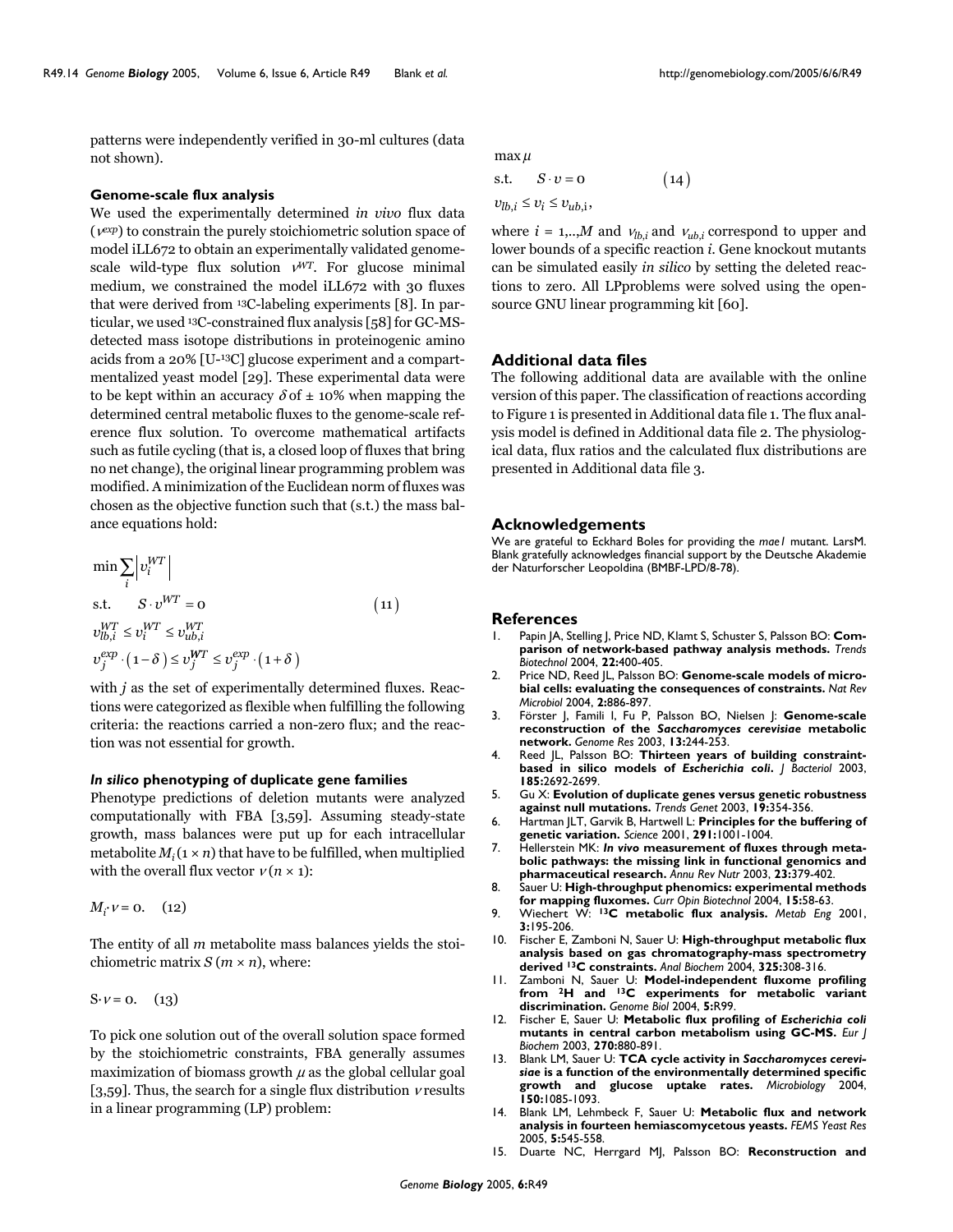**validation of** *Saccharomyces cerevisiae* **[iND750, a fully com](http://www.ncbi.nlm.nih.gov/entrez/query.fcgi?cmd=Retrieve&db=PubMed&dopt=Abstract&list_uids=15197165)[partmentalized genome-scale metabolic model.](http://www.ncbi.nlm.nih.gov/entrez/query.fcgi?cmd=Retrieve&db=PubMed&dopt=Abstract&list_uids=15197165)** *Genome Res* 2004, **14:**1298-1309.

- 16. Papp B, Pal C, Hurst LD: **[Metabolic network analysis of the](http://www.ncbi.nlm.nih.gov/entrez/query.fcgi?cmd=Retrieve&db=PubMed&dopt=Abstract&list_uids=15190353) [causes and evolution of enzyme dispensability in yeast.](http://www.ncbi.nlm.nih.gov/entrez/query.fcgi?cmd=Retrieve&db=PubMed&dopt=Abstract&list_uids=15190353)** *Nature* 2004, **429:**661-664.
- <span id="page-14-0"></span>17. Wach A, Brachat A, Pohlmann R, Philippsen P: **New heterologous modules for classical or PCR-based gene disruptions in** *Saccharomyces cerevisiae***[.](http://www.ncbi.nlm.nih.gov/entrez/query.fcgi?cmd=Retrieve&db=PubMed&dopt=Abstract&list_uids=7747518)** *Yeast* 1994, **10:**1793-1808.
- 18. van Dijken JP, Bauer J, Brambilla L, Duboc P, Francois JM, Gancedo C, Giuseppin ML, Heijnen JJ, Hoare M, Lange HC, *et al.*: **An interlaboratory comparison of physiological and genetic properties of four** *Saccharomyces cerevisiae* **[strains.](http://www.ncbi.nlm.nih.gov/entrez/query.fcgi?cmd=Retrieve&db=PubMed&dopt=Abstract&list_uids=10862876)** *Enzyme Microb Technol* 2000, **26:**706-714.
- 19. Pronk JT: **[Auxotrophic yeast strains in fundamental and](http://www.ncbi.nlm.nih.gov/entrez/query.fcgi?cmd=Retrieve&db=PubMed&dopt=Abstract&list_uids=11976076) [applied research.](http://www.ncbi.nlm.nih.gov/entrez/query.fcgi?cmd=Retrieve&db=PubMed&dopt=Abstract&list_uids=11976076)** *Appl Environ Microbiol* 2002, **68:**2095-2100.
- 20. Steinmetz LM, Scharfe C, Deutschbauer AM, Mokranjac D, Herman ZS, Jones T, Chu AM, Giaever G, Prokisch H, Oefner PJ, *et al.*: **[Sys](http://www.ncbi.nlm.nih.gov/entrez/query.fcgi?cmd=Retrieve&db=PubMed&dopt=Abstract&list_uids=12134146)[tematic screen for human disease genes in yeast.](http://www.ncbi.nlm.nih.gov/entrez/query.fcgi?cmd=Retrieve&db=PubMed&dopt=Abstract&list_uids=12134146)** *Nat Genet* 2002, **31:**400-404.
- 21. Zamboni N, Fischer E, Laudert D, Aymerich S, Hohmann HP, Sauer U: **The** *Bacillus subtilis yqjI* **gene encodes the NADP[+-depend](http://www.ncbi.nlm.nih.gov/entrez/query.fcgi?cmd=Retrieve&db=PubMed&dopt=Abstract&list_uids=15231785)[ent 6-P-gluconate dehydrogenase in the pentose phosphate](http://www.ncbi.nlm.nih.gov/entrez/query.fcgi?cmd=Retrieve&db=PubMed&dopt=Abstract&list_uids=15231785) [pathway.](http://www.ncbi.nlm.nih.gov/entrez/query.fcgi?cmd=Retrieve&db=PubMed&dopt=Abstract&list_uids=15231785)** *J Bacteriol* 2004, **186:**4528-4534.
- 22. Duetz WA, Ruedi L, Hermann R, O'Connor K, Buchs J, Witholt B: **[Methods for intense aeration, growth, storage, and replica](http://www.ncbi.nlm.nih.gov/entrez/query.fcgi?cmd=Retrieve&db=PubMed&dopt=Abstract&list_uids=10831450)[tion of bacterial strains in microtiter plates.](http://www.ncbi.nlm.nih.gov/entrez/query.fcgi?cmd=Retrieve&db=PubMed&dopt=Abstract&list_uids=10831450)** *Appl Environ Microbiol* 2000, **66:**2641-2646.
- 23. Giaever G, Chu AM, Ni L, Connelly C, Riles L, Veronneau S, Dow S, Lucau-Danila A, Anderson K, Andre B, *et al.*: **Functional profiling of the** *Saccharomyces cerevisiae* **[genome.](http://www.ncbi.nlm.nih.gov/entrez/query.fcgi?cmd=Retrieve&db=PubMed&dopt=Abstract&list_uids=12140549)** *Nature* 2002, **418:**387-391.
- 24. Winzeler EA, Liang H, Shoemaker DD, Davis RW: **[Functional anal](http://www.ncbi.nlm.nih.gov/entrez/query.fcgi?cmd=Retrieve&db=PubMed&dopt=Abstract&list_uids=11084935)[ysis of the yeast genome by precise deletion and parallel phe](http://www.ncbi.nlm.nih.gov/entrez/query.fcgi?cmd=Retrieve&db=PubMed&dopt=Abstract&list_uids=11084935)[notypic characterization.](http://www.ncbi.nlm.nih.gov/entrez/query.fcgi?cmd=Retrieve&db=PubMed&dopt=Abstract&list_uids=11084935)** *Novartis Found Symp* 2000, **229:**105-109. discussion 109-111.
- 25. Monschau N, Stahmann KP, Sahm H, McNeil JB, Bognar AL: **Identification of** *Saccharomyces cerevisiae GLY1* **[as a threonine aldo](http://www.ncbi.nlm.nih.gov/entrez/query.fcgi?cmd=Retrieve&db=PubMed&dopt=Abstract&list_uids=9163906)[lase: a key enzyme in glycine biosynthesis.](http://www.ncbi.nlm.nih.gov/entrez/query.fcgi?cmd=Retrieve&db=PubMed&dopt=Abstract&list_uids=9163906)** *FEMS Microbiol Lett* 1997, **150:**55-60.
- 26. Gombert AK, Moreira dos Santos M, Christensen B, Nielsen J: **Network identification and flux quantification in the central metabolism of** *Saccharomyces cerevisiae* **[under different con](http://www.ncbi.nlm.nih.gov/entrez/query.fcgi?cmd=Retrieve&db=PubMed&dopt=Abstract&list_uids=11157958)[ditions of glucose repression.](http://www.ncbi.nlm.nih.gov/entrez/query.fcgi?cmd=Retrieve&db=PubMed&dopt=Abstract&list_uids=11157958)** *J Bacteriol* 2001, **183:**1441-1451.
- 27. Maaheimo H, Fiaux J, Cakar ZP, Bailey JE, Sauer U, Szyperski T: **Central carbon metabolism of** *Saccharomyces cerevisiae* **explored by biosynthetic fractional 13[C labeling of common amino](http://www.ncbi.nlm.nih.gov/entrez/query.fcgi?cmd=Retrieve&db=PubMed&dopt=Abstract&list_uids=11298766) [acids.](http://www.ncbi.nlm.nih.gov/entrez/query.fcgi?cmd=Retrieve&db=PubMed&dopt=Abstract&list_uids=11298766)** *Eur J Biochem* 2001, **268:**2464-2479.
- <span id="page-14-1"></span>28. Szyperski T: **Biosynthetically directed fractional 1[3C-labeling](http://www.ncbi.nlm.nih.gov/entrez/query.fcgi?cmd=Retrieve&db=PubMed&dopt=Abstract&list_uids=7556192) [of proteinogenic amino acids. An efficient analytical tool to](http://www.ncbi.nlm.nih.gov/entrez/query.fcgi?cmd=Retrieve&db=PubMed&dopt=Abstract&list_uids=7556192) [investigate intermediary metabolism.](http://www.ncbi.nlm.nih.gov/entrez/query.fcgi?cmd=Retrieve&db=PubMed&dopt=Abstract&list_uids=7556192)** *Eur J Biochem* 1995, **232:**433-448.
- 29. Blank LM, Sauer U: **TCA cycle activity in** *Saccharomyces cerevisiae* **[is a function of the environmentally determined specific](http://www.ncbi.nlm.nih.gov/entrez/query.fcgi?cmd=Retrieve&db=PubMed&dopt=Abstract&list_uids=15073318) [growth and glucose uptake rates.](http://www.ncbi.nlm.nih.gov/entrez/query.fcgi?cmd=Retrieve&db=PubMed&dopt=Abstract&list_uids=15073318)** *Microbiology* 2004, **150:**1085-1093.
- 30. Sauer U, Hatzimanikatis V, Bailey JE, Hochuli M, Szyperski T, Wüthrich K: **Metabolic fluxes in riboflavin-producing** *Bacillus subtilis***[.](http://www.ncbi.nlm.nih.gov/entrez/query.fcgi?cmd=Retrieve&db=PubMed&dopt=Abstract&list_uids=9131624)** *Nat Biotechnol* 1997, **15:**448-452.
- 31. Dos Santos MM, Gombert AK, Christensen B, Olsson L, Nielsen J: **Identification of in vivo enzyme activities in the cometabolism of glucose and acetate by** *Saccharomyces cerevisiae* **[by](http://www.ncbi.nlm.nih.gov/entrez/query.fcgi?cmd=Retrieve&db=PubMed&dopt=Abstract&list_uids=12796305) [using \(13\)C-labeled substrates.](http://www.ncbi.nlm.nih.gov/entrez/query.fcgi?cmd=Retrieve&db=PubMed&dopt=Abstract&list_uids=12796305)** *Eukaryotic Cell* 2003, **2:**599-608.
- 32. Meaden PG, Dickinson FM, Mifsud A, Tessier W, Westwater J, Bussey H, Midgley M: **The** *ALD6* **gene of** *Saccharomyces cerevisiae* **[encodes a cytosolic, Mg\(2+\)-activated acetaldehyde](http://www.ncbi.nlm.nih.gov/entrez/query.fcgi?cmd=Retrieve&db=PubMed&dopt=Abstract&list_uids=9392076) [dehydrogenase.](http://www.ncbi.nlm.nih.gov/entrez/query.fcgi?cmd=Retrieve&db=PubMed&dopt=Abstract&list_uids=9392076)** *Yeast* 1997, **13:**1319-1327.
- 33. Grabowska D, Chelstowska A: **The** *ALD6* **[gene product is indis](http://www.ncbi.nlm.nih.gov/entrez/query.fcgi?cmd=Retrieve&db=PubMed&dopt=Abstract&list_uids=12584194)[pensable for providing NADPH in yeast cells lacking glucose-](http://www.ncbi.nlm.nih.gov/entrez/query.fcgi?cmd=Retrieve&db=PubMed&dopt=Abstract&list_uids=12584194)[6-phosphate dehydrogenase activity.](http://www.ncbi.nlm.nih.gov/entrez/query.fcgi?cmd=Retrieve&db=PubMed&dopt=Abstract&list_uids=12584194)** *J Biol Chem* 2003, **278:**13984-13988.
- 34. Boubekeur S, Bunoust O, Camougrand N, Castroviejo M, Rigoulet M, Guerin B: **A mitochondrial pyruvate dehydrogenase bypass in the yeast** *Saccharomyces cerevisiae***[.](http://www.ncbi.nlm.nih.gov/entrez/query.fcgi?cmd=Retrieve&db=PubMed&dopt=Abstract&list_uids=10409655)** *J Biol Chem* 1999, **274:**21044-21048.
- 35. Outten CE, Culotta VC: **A novel NADH kinase is the mitochondrial source of NADPH in** *Saccharomyces cerevisiae***[.](http://www.ncbi.nlm.nih.gov/entrez/query.fcgi?cmd=Retrieve&db=PubMed&dopt=Abstract&list_uids=12727869)** *EMBO J* 2003, **22:**2015-2024.
- 36. McEwen JE, Cumsky MG, Ko C, Power SD, Poyton RO: **[Mitochon](http://www.ncbi.nlm.nih.gov/entrez/query.fcgi?cmd=Retrieve&db=PubMed&dopt=Abstract&list_uids=6330135)[drial membrane biogenesis: characterization and use of pet](http://www.ncbi.nlm.nih.gov/entrez/query.fcgi?cmd=Retrieve&db=PubMed&dopt=Abstract&list_uids=6330135) mutants to clone the nuclear gene coding for subunit V of [yeast cytochrome c oxidase.](http://www.ncbi.nlm.nih.gov/entrez/query.fcgi?cmd=Retrieve&db=PubMed&dopt=Abstract&list_uids=6330135)** *J Cell Biochem* 1984, **24:**229-242.
- 37. McAlister-Henn L, Thompson LM: **[Isolation and expression of the](http://www.ncbi.nlm.nih.gov/entrez/query.fcgi?cmd=Retrieve&db=PubMed&dopt=Abstract&list_uids=3312168) [gene encoding yeast mitochondrial malate dehydrogenase.](http://www.ncbi.nlm.nih.gov/entrez/query.fcgi?cmd=Retrieve&db=PubMed&dopt=Abstract&list_uids=3312168)** *J Bacteriol* 1987, **169:**5157-5166.
- 38. Schuster S, Fell DA, Dandekar T: **[A general definition of meta](http://www.ncbi.nlm.nih.gov/entrez/query.fcgi?cmd=Retrieve&db=PubMed&dopt=Abstract&list_uids=10700151)[bolic pathways useful for systematic organization and analy](http://www.ncbi.nlm.nih.gov/entrez/query.fcgi?cmd=Retrieve&db=PubMed&dopt=Abstract&list_uids=10700151)[sis of complex metabolic networks.](http://www.ncbi.nlm.nih.gov/entrez/query.fcgi?cmd=Retrieve&db=PubMed&dopt=Abstract&list_uids=10700151)** *Nat Biotechnol* 2000, **18:**326-332.
- 39. Stelling J, Klamt S, Bettenbrock K, Schuster S, Gilles ED: **[Metabolic](http://www.ncbi.nlm.nih.gov/entrez/query.fcgi?cmd=Retrieve&db=PubMed&dopt=Abstract&list_uids=12432396) [network structure determines key aspects of functionality](http://www.ncbi.nlm.nih.gov/entrez/query.fcgi?cmd=Retrieve&db=PubMed&dopt=Abstract&list_uids=12432396) [and regulation.](http://www.ncbi.nlm.nih.gov/entrez/query.fcgi?cmd=Retrieve&db=PubMed&dopt=Abstract&list_uids=12432396)** *Nature* 2002, **420:**190-193.
- 40. Segre D, Vitkup D, Church GM: **[Analysis of optimality in natural](http://www.ncbi.nlm.nih.gov/entrez/query.fcgi?cmd=Retrieve&db=PubMed&dopt=Abstract&list_uids=12415116) [and perturbed metabolic networks.](http://www.ncbi.nlm.nih.gov/entrez/query.fcgi?cmd=Retrieve&db=PubMed&dopt=Abstract&list_uids=12415116)** *Proc Natl Acad Sci USA* 2002, **99:**15112-15117.
- 41. Covert MW, Knight EM, Reed JL, Herrgard MJ, Palsson BO: **[Inte](http://www.ncbi.nlm.nih.gov/entrez/query.fcgi?cmd=Retrieve&db=PubMed&dopt=Abstract&list_uids=15129285)[grating high-throughput and computational data elucidates](http://www.ncbi.nlm.nih.gov/entrez/query.fcgi?cmd=Retrieve&db=PubMed&dopt=Abstract&list_uids=15129285) [bacterial networks.](http://www.ncbi.nlm.nih.gov/entrez/query.fcgi?cmd=Retrieve&db=PubMed&dopt=Abstract&list_uids=15129285)** *Nature* 2004, **429:**92-96.
- Segre D: [The regulatory software of cellular metabolism.](http://www.ncbi.nlm.nih.gov/entrez/query.fcgi?cmd=Retrieve&db=PubMed&dopt=Abstract&list_uids=15158051) *Trends Biotechnol* 2004, **22:**261-265.
- 43. Dunn B, Ferea T, Spellman P, Schwarz J, Terraciano J, Troyanovich J, Walker S, Greene J, Shaw K, DiDomenico B, *et al.*: **Genetic footprinting: a functional analysis of the** *S. cerevisiae* **genome.** [\[http://www.yeastgenome.org\].](http://www.yeastgenome.org)
- <span id="page-14-2"></span>44. Wu M, Tzagoloff A: **Mitochondrial and cytoplasmic fumarases in** *Saccharomyces cerevisiae* **are encoded by a single nuclear gene** *FUM1***[.](http://www.ncbi.nlm.nih.gov/entrez/query.fcgi?cmd=Retrieve&db=PubMed&dopt=Abstract&list_uids=3040736)** *J Biol Chem* 1987, **262:**12275-12282.
- 45. Van Maris AJ, Luttik MA, Winkler AA, Van Dijken JP, Pronk JT: **Overproduction of threonine aldolase circumvents the biosynthetic role of pyruvate decarboxylase in glucose-limited chemostat cultures of** *Saccharomyces cerevisiae***[.](http://www.ncbi.nlm.nih.gov/entrez/query.fcgi?cmd=Retrieve&db=PubMed&dopt=Abstract&list_uids=12676688)** *Appl Environ Microbiol* 2003, **69:**2094-2099.
- 46. Winzeler EA, Shoemaker DD, Astromoff A, Liang H, Anderson K, Andre B, Bangham R, Benito R, Boeke JD, Bussey H, *et al.*: **Functional characterization of the** *S. cerevisiae* **[genome by gene](http://www.ncbi.nlm.nih.gov/entrez/query.fcgi?cmd=Retrieve&db=PubMed&dopt=Abstract&list_uids=10436161) [deletion and parallel analysis.](http://www.ncbi.nlm.nih.gov/entrez/query.fcgi?cmd=Retrieve&db=PubMed&dopt=Abstract&list_uids=10436161)** *Science* 1999, **285:**901-906.
- 47. Nowak MA, Boerlijst MC, Cooke J, Smith JM: **[Evolution of genetic](http://www.ncbi.nlm.nih.gov/entrez/query.fcgi?cmd=Retrieve&db=PubMed&dopt=Abstract&list_uids=9217155) [redundancy.](http://www.ncbi.nlm.nih.gov/entrez/query.fcgi?cmd=Retrieve&db=PubMed&dopt=Abstract&list_uids=9217155)** *Nature* 1997, **388:**167-171.
- 48. Wagner A: **[Robustness against mutations in genetic networks](http://www.ncbi.nlm.nih.gov/entrez/query.fcgi?cmd=Retrieve&db=PubMed&dopt=Abstract&list_uids=10742097) [of yeast.](http://www.ncbi.nlm.nih.gov/entrez/query.fcgi?cmd=Retrieve&db=PubMed&dopt=Abstract&list_uids=10742097)** *Nat Genet* 2000, **24:**355-361.
- 49. Gu Z, Steinmetz LM, Gu X, Scharfe C, Davis RW, Li WH: **[Role of](http://www.ncbi.nlm.nih.gov/entrez/query.fcgi?cmd=Retrieve&db=PubMed&dopt=Abstract&list_uids=12511954) [duplicate genes in genetic robustness against null mutations.](http://www.ncbi.nlm.nih.gov/entrez/query.fcgi?cmd=Retrieve&db=PubMed&dopt=Abstract&list_uids=12511954)** *Nature* 2003, **421:**63-66.
- Stelling J, Sauer U, Szallasi Z, Doyle FJ 3rd, Doyle J: [Robustness of](http://www.ncbi.nlm.nih.gov/entrez/query.fcgi?cmd=Retrieve&db=PubMed&dopt=Abstract&list_uids=15369668) **[cellular functions.](http://www.ncbi.nlm.nih.gov/entrez/query.fcgi?cmd=Retrieve&db=PubMed&dopt=Abstract&list_uids=15369668)** *Cell* 2004, **118:**675-685.
- 51. Baganz F, Hayes A, Marren D, Gardner DC, Oliver SG: **Suitability of replacement markers for functional analysis studies in** *Saccharomyces cerevisiae***[.](http://www.ncbi.nlm.nih.gov/entrez/query.fcgi?cmd=Retrieve&db=PubMed&dopt=Abstract&list_uids=9509575)** *Yeast* 1997, **13:**1563-1573.
- Allen J, Davey HM, Broadhurst D, Heald JK, Rowland JJ, Oliver SG, Kell DB: **[High-throughput classification of yeast mutants for](http://www.ncbi.nlm.nih.gov/entrez/query.fcgi?cmd=Retrieve&db=PubMed&dopt=Abstract&list_uids=12740584) [functional genomics using metabolic footprinting.](http://www.ncbi.nlm.nih.gov/entrez/query.fcgi?cmd=Retrieve&db=PubMed&dopt=Abstract&list_uids=12740584)** *Nat Biotechnol* 2003, **21:**692-696.
- Raamsdonk LM, Teusink B, Broadhurst D, Zhang N, Hayes A, Walsh MC, Berden JA, Brindle KM, Kell DB, Rowland JJ, *et al.*: **[A functional](http://www.ncbi.nlm.nih.gov/entrez/query.fcgi?cmd=Retrieve&db=PubMed&dopt=Abstract&list_uids=11135551) [genomics strategy that uses metabolome data to reveal the](http://www.ncbi.nlm.nih.gov/entrez/query.fcgi?cmd=Retrieve&db=PubMed&dopt=Abstract&list_uids=11135551) [phenotype of silent mutations.](http://www.ncbi.nlm.nih.gov/entrez/query.fcgi?cmd=Retrieve&db=PubMed&dopt=Abstract&list_uids=11135551)** *Nat Biotechnol* 2001, **19:**45-50.
- 54. Verduyn C, Postma E, Scheffers WA, Van Dijken JP: **[Effect of ben](http://www.ncbi.nlm.nih.gov/entrez/query.fcgi?cmd=Retrieve&db=PubMed&dopt=Abstract&list_uids=1523884)[zoic acid on metabolic fluxes in yeasts: a continuous-culture](http://www.ncbi.nlm.nih.gov/entrez/query.fcgi?cmd=Retrieve&db=PubMed&dopt=Abstract&list_uids=1523884) study on the regulation of respiration and alcoholic [fermentation.](http://www.ncbi.nlm.nih.gov/entrez/query.fcgi?cmd=Retrieve&db=PubMed&dopt=Abstract&list_uids=1523884)** *Yeast* 1992, **8:**501-517.
- Sauer U, Lasko DR, Fiaux J, Hochuli M, Glaser R, Szyperski T, Wüthrich K, Bailey JE: **Metabolic flux ratio analysis of genetic and environmental modulations of** *Escherichia coli* **[central](http://www.ncbi.nlm.nih.gov/entrez/query.fcgi?cmd=Retrieve&db=PubMed&dopt=Abstract&list_uids=10542169) [carbon metabolism.](http://www.ncbi.nlm.nih.gov/entrez/query.fcgi?cmd=Retrieve&db=PubMed&dopt=Abstract&list_uids=10542169)** *J Bacteriol* 1999, **181:**6679-6688.
- 56. Christensen B, Christiansen T, Gombert AK, Thykaer J, Nielsen J: **[Simple and robust method for estimation of the split](http://www.ncbi.nlm.nih.gov/entrez/query.fcgi?cmd=Retrieve&db=PubMed&dopt=Abstract&list_uids=11494219) between the oxidative pentose phosphate pathway and the [Embden-Meyerhof-Parnas pathway in microorganisms.](http://www.ncbi.nlm.nih.gov/entrez/query.fcgi?cmd=Retrieve&db=PubMed&dopt=Abstract&list_uids=11494219)** *Biotechnol Bioeng* 2001, **74:**517-523.
- <span id="page-14-3"></span>57. Nissen TL, Schulze U, Nielsen J, Villadsen J: **Flux distributions in anaerobic, glucose-limited continuous cultures of** *Saccharomyces cerevisiae***[.](http://www.ncbi.nlm.nih.gov/entrez/query.fcgi?cmd=Retrieve&db=PubMed&dopt=Abstract&list_uids=9025295)** *Microbiology* 1997, **143:**203-218.
- 58. Fischer E, Zamboni N, Sauer U: **High-throughput metabolic flux analysis based on gas chromatography-mass spectrometry derived 13[C constraints.](http://www.ncbi.nlm.nih.gov/entrez/query.fcgi?cmd=Retrieve&db=PubMed&dopt=Abstract&list_uids=14751266)** *Anal Biochem* 2004, **325:**308-316.
- 59. Edwards JS, Palsson BO: **The** *Escherichia coli* **MG1655** *in silico*